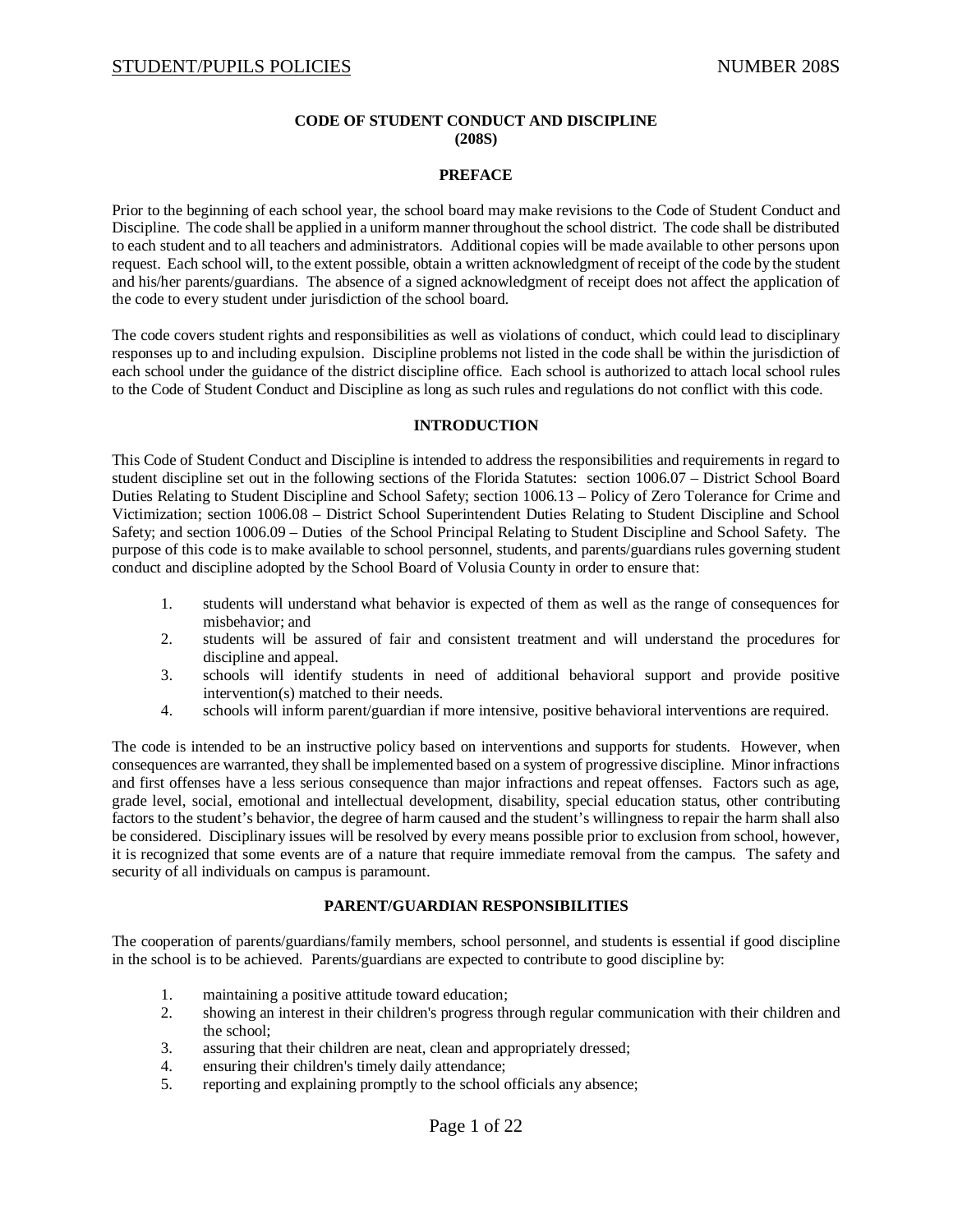- 6. teaching their children respect for authority of school personnel;
- 7. informing the school immediately of any condition or circumstance, which may affect their children's ability to learn, to attend school regularly, or to participate in school activities;
- 8. cooperating with school personnel in solving disciplinary problems; and
- 9. not allowing their children to disrupt the education of others.

# **APPLICATION OF THE CODE**

This code applies to EVERY student who is under the jurisdiction of the School Board of Volusia County. It will be in effect on school property, at other places where teachers and school administrators have jurisdiction over students, such as extracurricular activities (athletics, dances, concerts, field trips, etc.) and applies to all student use of electronic hardware, software, and/or internet applications being used in a class, school or district activity, including where such use occurs off campus. This code also applies to students when they are being transported on school buses and at all bus stops, to students participating in the Hospital/Homebound, Off-campus Instruction Program and for any offcampus conduct as provided by law.

I. Students' Rights and Responsibilities

Students are entitled to a public education as long as they adhere to the guidelines set forth in this code. School authorities will place limitations on the rights of students when necessary to prevent disruption on the school campus, on school buses, and at school-sponsored activities.

# **ATTENDANCE**

### RIGHTS **RESPONSIBILITIES**

meaningful learning experience. The responsibility to attend school regularly.

Students have the right to a prescribed number of days of Students enrolled in Volusia County Schools have the

# **RESPECT FOR PERSONS AND PROPERTY**

| <b>RIGHTS</b>                                               | <b>RESPONSIBILITIES</b>                                                                                                                                                                                                     |
|-------------------------------------------------------------|-----------------------------------------------------------------------------------------------------------------------------------------------------------------------------------------------------------------------------|
| Students have the right to use school property in a manner  | Students have the responsibility to respect the rights of                                                                                                                                                                   |
| approved by the school center.                              | others and not to interfere with their learning.                                                                                                                                                                            |
| Students have the right to use their personal property in a | Students have the responsibility to respect and adhere to                                                                                                                                                                   |
| manner approved by the school.                              | the rules and regulations of the school system.                                                                                                                                                                             |
| Students have the right to privacy consistent with          | Students have the responsibility to report evidence of an                                                                                                                                                                   |
| applicable laws.                                            | illegal act or violation of the code.                                                                                                                                                                                       |
| Students have the right to be respected and accepted as     | Students have the responsibility to exhibit respect for                                                                                                                                                                     |
| individuals.                                                | themselves and others by dressing appropriately and in<br>accordance with the adopted dress code, recognizing the<br>role that appropriate dress and respect for self and others<br>has on an orderly learning environment. |
|                                                             |                                                                                                                                                                                                                             |

**KNOWLEDGE AND OBSERVATION OF RULES AND CONDUCT** 

Students have the right to know the rules and regulations Students have the responsibility to follow the rules and regarding their conduct. They also have the opportunity regulations of the school center. for input in the development of these rules and regulations.

# RIGHTS **RESPONSIBILITIES**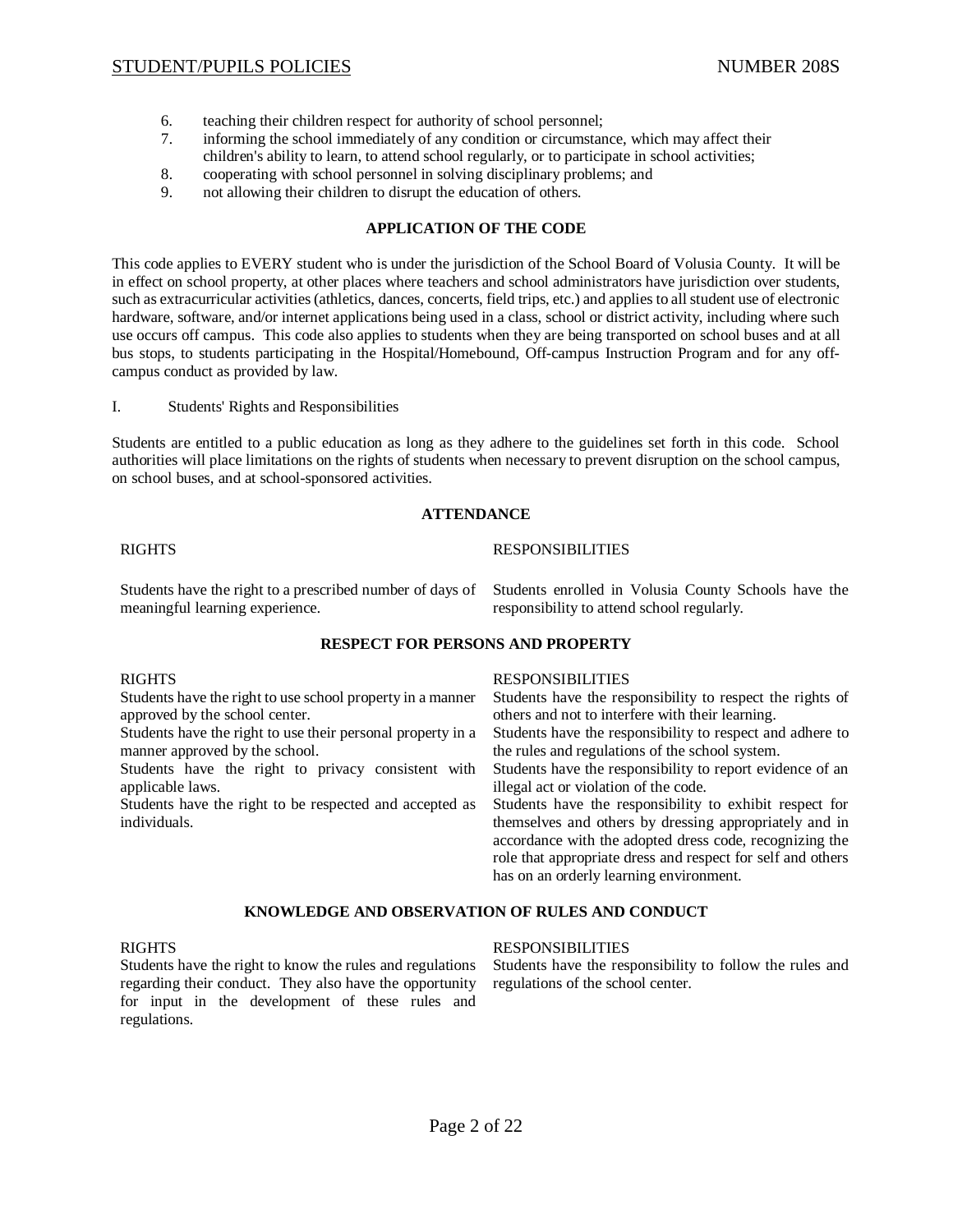health or welfare. Shealth and welfare of others.

Students have the right to be assured of a school Students have the responsibility to follow the rules and environment, which does not jeopardize their safety, regulations of the school center so as not to jeopardize the

# **RIGHT TO LEARN**

without interference.  $\blacksquare$ 

Students have the right to a school atmosphere that is Students have the responsibility to be present on time,

#### RIGHTS RESPONSIBILITIES

Students have the right to learn and pursue an education Students have the responsibility to learn and pursue an

conducive to appropriate learning. prepared and attentive in class so that they are ready to learn.

# **RIGHT TO FREE SPEECH AND PUBLICATION**

their education on an equal basis with their peers atmosphere. Students are entitled to freedom of expression of their Students have the responsibility to refrain from speech views unless there are legal reasons to regulate their and/or the distribution or display of material, which c

#### RIGHTS RESPONSIBILITIES

Students have the right to be appropriately involved in Students have the responsibility to contribute to a positive

and/or the distribution or display of material, which could speech or publications. The cause conduct that would interfere with discipline or cause disorder.

### **RIGHT TO ASSEMBLE**

disrupting regular activities. the prescribed rules and regulations of the school.

#### RIGHTS RESPONSIBILITIES

Students have a right to assemble peacefully without Students have the responsibility to assemble according to

# **PARTICIPATION IN SCHOOL ACTIVITIES**

and activities in accordance with eligibility requirements. activities in a beneficial manner.

#### RIGHTS RESPONSIBILITIES

Students have the right to participate in school programs Students have the responsibility to contribute to these

# **MEDIA ACCESS TO SCHOOL ACTIVITIES**

The media may have access to school activities, events, and functions. Such access may result in photographs or other directory information being released and or published. Parents objecting to such a release must notify the school principal.

- II. Disciplinary Offenses and Responses
	- A. Definitions
		- l. Alcohol all beverages and/or edible items or substances containing alcohol in any percent by volume, including distilled spirits.
		- 2. Alternative Education An educational program used in lieu of suspension or expulsion. Students assigned to an alternative education program are prohibited from attending or participating in other Volusia County Schools' events or activities, where the code of conduct is in effect. For the purpose of this policy, the term "alternative education" does not include schools of choice.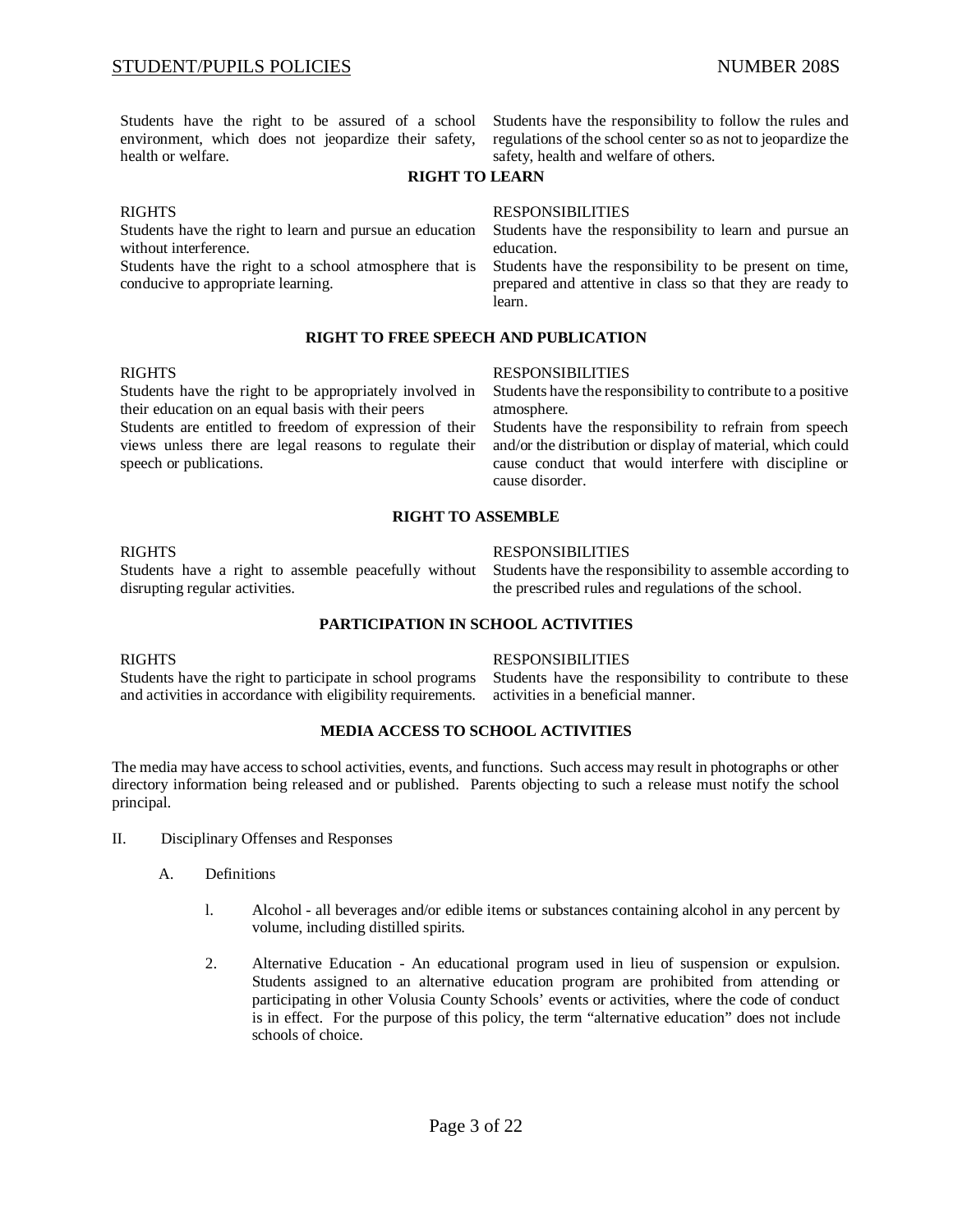- 3. Ammunition the various projectiles together with their fuses, propelling charges, and primers that are fired from guns.
- 4. Arson willful and malicious damage to any structure by fire or explosion.
- 5. Assault intentionally threatening by word or act to do violence to another person, combined with an apparent ability to commit violence, which creates a well-founded fear in the person that violence is imminent.
- 6. Battery physically striking another person against that person's will causing bodily harm to another person.
- 7. Bomb threats intentionally making a false report to any person, including school personnel, concerning the planting or placing of any bomb, dynamite or other arson causing device.
- 8. Bullying aggressive behavior that is repeated and is intentionally harmful and occurs with no provocation. "Bullying" includes systematically and chronically inflicting physical hurt or psychological distress on one or more students or employees. It is further defined as unwanted and repeated written, verbal, or physical behavior, including any threatening, insulting, or dehumanizing gesture, by a student adult, or group that is severe or pervasive enough to create an intimidating, hostile, or offensive educational environment; cause discomfort or humiliation; or unreasonably interfere with the individual's school performance or participation; and may involve but is not limited to teasing, calling names, social exclusion, threat, intimidation, stalking, physical violence, theft, sexual, religious or racial harassment, public humiliation and destruction of property as well as spreading rumors and influencing others to do the same. The term "bullying" includes cyber-bullying where technology and cyberspace are used for any of the above behaviors and acts. (See also School Board Policy 525 - Policy Against Bullying and Harassment.)
- 9. Burglary breaking and entering into a building or vehicle with the intent to commit a crime.
- 10. Case management The collaborative process that assesses, plans, implements, coordinates, and monitors services required to meet the student's educational and service needs.
- 11. Cheating/Academic dishonesty to influence by deceit, trick or fraud, to violate rules for personal gain or the gain of others. To obtain by deceit a grade or reward to which one is not entitled. To plagiarize.
- 12. Civil citation program a process established in section 985.12, Florida Statutes for providing an alternative to custody by the Department of Juvenile Justice to children who commit nonserious delinquent acts. This process requires an admittance of guilt, must be agreed to by the student and his/her family, is only available to first time offenders and involves an assessment of consequences that may include community service, case management, counseling and other intervention services.. Eligibility for the civil citation program is made by law enforcement in conjunction with the Department of Juvenile Justice. The District promotes the appropriate use of civil citation. If consulted by law enforcement, school personnel may recommend consideration of the program, but do not determine eligibility under state law.
- 13. Cyberstalk to engage in a course of conduct to communicate, or to cause to be communicated, words, images, or language by or through the use of electronic mail or electronic communication, directed at a specific person(s), causing substantial emotional distress to that person(s) and serving no legitimate purpose.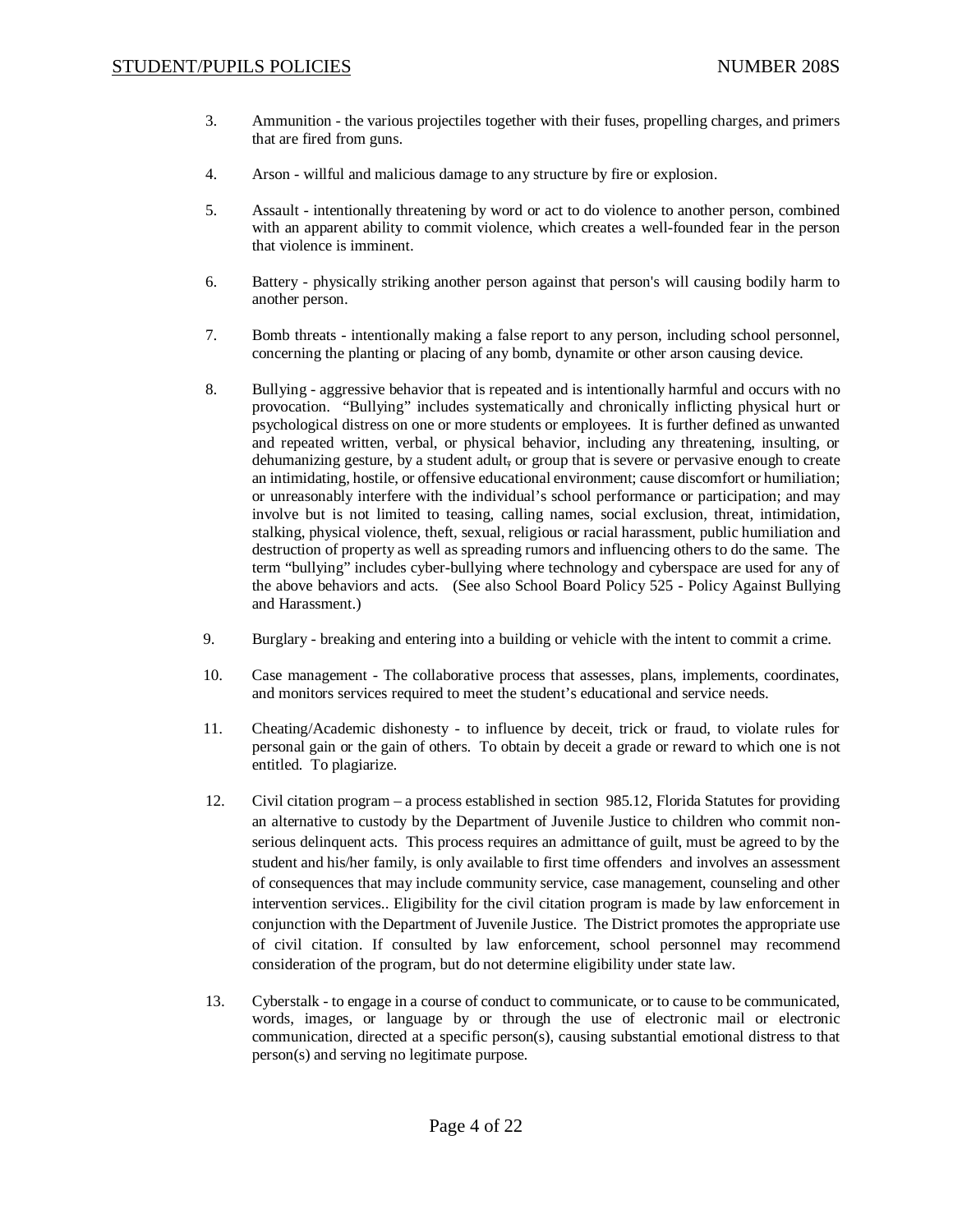- 14. Disorderly conduct any act which substantially disrupts the orderly conduct of a school function, or substantially disrupts the learning environment or poses a threat to the health, safety, and/or welfare of others.
- 15. Disruption behavior which is willful and overt initiated on the part of the student and which requires the attention of school personnel to deal with the incident.
- 16. District Student Placement Committee the committee, whose membership is designated by the superintendent, with the responsibility for determining whether a student should be recommended for expulsion or for other placement.
- 17. Drug paraphernalia all equipment, products, and materials of any kind which are used, intended for use, or designated for use in planting, propagating, cultivating, growing, harvesting, manufacturing, compounding, converting, producing, processing, preparing, testing, analyzing, packaging, repackaging, storing, containing, concealing, injecting, ingesting, inhaling, or otherwise introducing into the human body a controlled substance in violation of Chapter 893, Florida Statutes. The term includes, but is not limited to items listed in Section 893.145 of Florida Statutes, and items which may be determined to be drug paraphernalia under the criteria set out in Section 893.146 of Florida Statutes.
- 18. Drugs all substances defined as controlled substances under Chapter 893, Florida Statutes, including marijuana, hallucinogens, inhalants; any substance represented as a controlled substance by any person intending to deliver or sell said substance to another, whether or not the substance is a controlled substance.
- 19. Drugs and Alcohol:
	- a. Possession to have unlawful custody or control over any substance defined as a drug or alcohol under this code; prescription medication is exempt from the definition of possession if the student in possession of the medication has a valid prescription for that medication and has followed the prescribed procedures for administration of medication.
	- b. Distribution the delivery of a drug or alcohol to another by one who is responsible for the introduction of the drug or alcohol upon school board property or at a schoolsponsored event. Where quantities of the drug or alcohol are extremely small, or where there is some question as to whether the substance was willingly distributed, or where there was a number of individuals passing the same item or substance, the classification of distribution versus possession may be determined by the charging document filed in juvenile and/or criminal court.
	- c. Sale the delivery of a drug or alcohol to another in return for money or other consideration.
	- d. Use introduction of alcohol or a drug into the body. Use means the person is caught in the act of using, admits to use or is discovered to have used in the course of an investigation.
- 20. Electronic tampering/Electronic device misuse the use of a computer, fax machine, telephone, cell phone, smart phone, camera or other electronic device to take any of the following actions or any similar action is unauthorized and prohibited: violating the acceptable use policy, unauthorized hacking into or accessing or breaking into restricted accounts, networks, or private accounts; modifying or destroying files without permission; illegally copying software; and entering, accessing, viewing, distributing, or printing inappropriate/unauthorized files, images,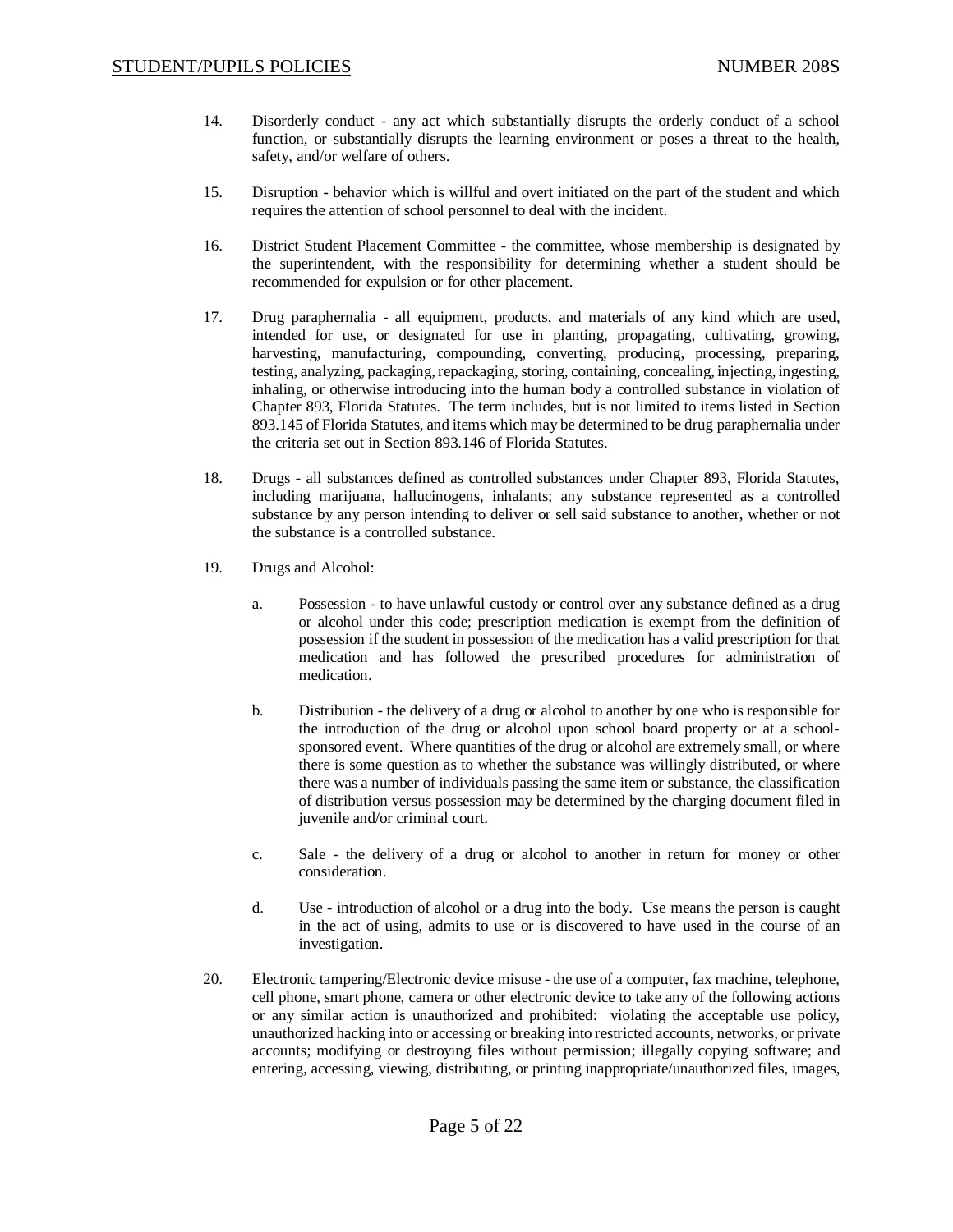videos, programs, pornographic sites, or sites advocating hate, violence, and/or illegal activity. This includes, but is not limited to "sexting". The use of an electronic device to distribute pictures or video obtained without consent or to distribute pictures or videos freely given, but without consent to forward.

- 21. Explosive device a prepared chemical or powder device designed to explode or burn, not unaltered commercial fireworks.
- 22. Expulsion the discontinuation of educational services provided by Volusia County Schools for a period of time prescribed by the school board. Students under expulsion are prohibited from attending or participating in Volusia County Schools' events or activities, where the code of conduct is in effect.
- 23. Extortion/threats threatening another with the intent to obtain money or other property or to compel that person to do an act or refrain from doing an act against his/her will.
- 24. False alarms intentionally initiating any false alarm, including contacting 911.
- 25. False document to make, possess, or sign a counterfeit or forged school related document such as a pass or an excuse.
- 26. False report Knowingly filing a false report. Willfully giving or conveying to any law enforcement officer or school official false information or reports concerning the alleged commission of any crime under the laws of the state, or ethical violation of school board policy, knowing that such information is false, in that no crime or ethical violation has been committed.
- 27. Fighting mutual participation in a fight involving physical violence where there is any degree of injury or where physical restraint is necessary. Does not include verbal confrontations, tussles or other minor confrontations.
- 28. Firearm any weapon which will, is designed to, or may readily be converted to expel a projectile by the action of an explosive; the frame or receiver of any such weapon; any firearm or firearm silencer; any destructive device; or any machine gun. A destructive device is any bomb, grenade, mine, rocket, missile, pipebomb, or similar device containing some type of explosive that is designed to explode and is capable of causing bodily harm or property damage. Includes firearms of any kind (operable or inoperable, loaded or unloaded), including but not limited to hand, zip, pistol, rifle, shot gun, starter gun, flare gun.
- 29. Fireworks explosives or combustibles used to produce light, smoke, odor, or noise.
- 30. Forgery to make a document with the intent to defraud.
- 31. Gambling to bet money or other stakes on an outcome or a game, contest, or event.
- 32. Harassment any threatening, insulting, or dehumanizing gesture, use of data, or electronic communication, or written, verbal or physical conduct directed against a student or school employee that places a student or school employee in reasonable fear of harm to his or her person or damage to his or her property, has the effect of substantially interfering with a student's educational performance, opportunities, or benefits and/or has the effect of substantially disrupting the orderly operation of a school. (See also School Board Policy 509 – Prohibition of Harassment.)
- 33. Hazing any action or situation that recklessly or intentionally endangers the mental or physical health or safety of a student for purposes, including, but not limited to, initiation or admission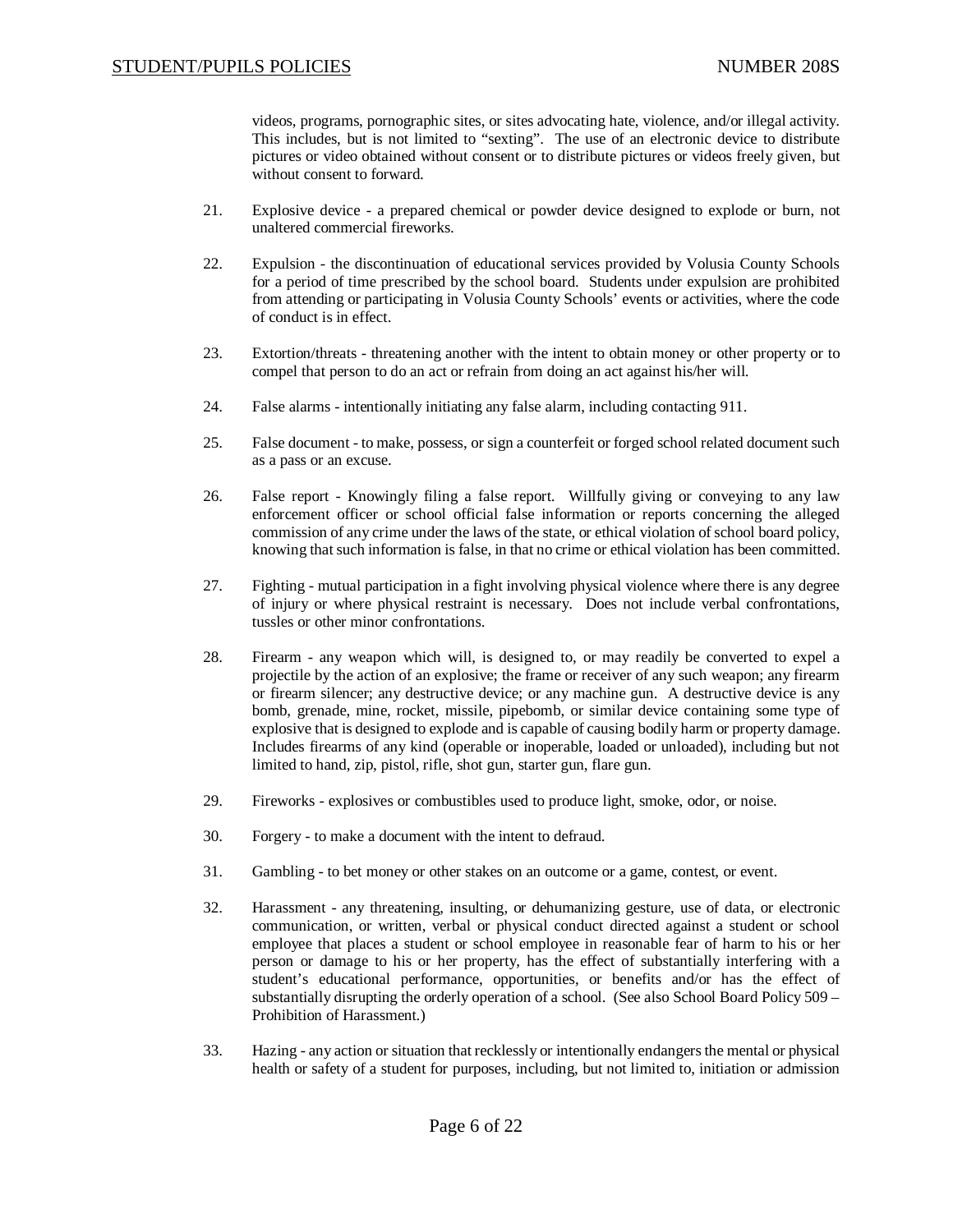into or affiliation with any organization operating under the sanction of a district school. Hazing includes, but is not limited to, pressuring, forcing or coercing the student into violating state or federal law, consuming any food, liquor, drug, or other substance, or any brutality of a physical nature, such as whipping, beating, branding or exposure to the elements. Hazing does not include customary athletic events or other similar contests or competitions or any activity or conduct that furthers a legal and legitimate objective. Disciplinary action for hazing may not be based solely on an anonymous report.

- 34. Hitting/Striking Purposely making forceful contact with another against his/her will which does not result in an injury, and which does not constitute battery; biting, spitting or throwing bodily fluids (not covered under battery.)
- 35. Hitting/Striking with injury purposely making forceful contact with another against his/her will resulting in an injury and which would constitute battery, but where the injured party elects not to pursue criminal charges.
- 36. Horseplay rowdy, rough play that interferes with proper order.
- 37. Inappropriate touching any contact or touching of a sexual nature which is inappropriate for an educational setting or event.
- 38. Indecent exposure exposing or exhibiting sexual organs in any public setting.
- 39. Insubordination behavior, acts, or words which are disobedient. Failure to respect the authority of the school or its faculty.
- 40. Laser lights any device, which projects a concentrated beam of light in one or more discrete wavelengths.
- 41. Look alike guns any replica firearm or toy gun or object which looks like an actual firearm, or toy gun or object which is purposely displayed or represented as a firearm.
- 42. Malicious threats of violence threats that do not constitute assault. Words or acts that are not coupled with an apparent ability to do so or which do not create a well-founded fear that such violence is imminent. This does not require law enforcement involvement.
- 43. Motor vehicle theft theft or attempted theft of a motor vehicle.
- 44. Non-prescription medication use, distribution or sale of any over-the-counter medication(s).
- 45. Off-campus felony any student who is reported to have been formally charged (petition filed) by the state attorney with a felony offense may be suspended and expelled from school attendance in accordance with the district's procedure. This section also applies to any student reported by the court who has been found to have committed a delinquent act, which, if committed by an adult, would be a felony.
- 46. Off-campus instruction for the purpose of this policy, an alternative educational program that may be used for students who are being considered for expulsion. Off-campus instruction is offered to students whose suspension is extended beyond 10 days. Students assigned to the offcampus instruction program are prohibited from entering any school during the period of suspension without express permission of the principal/designee, or attending or participating in other Volusia County Schools' events or activities.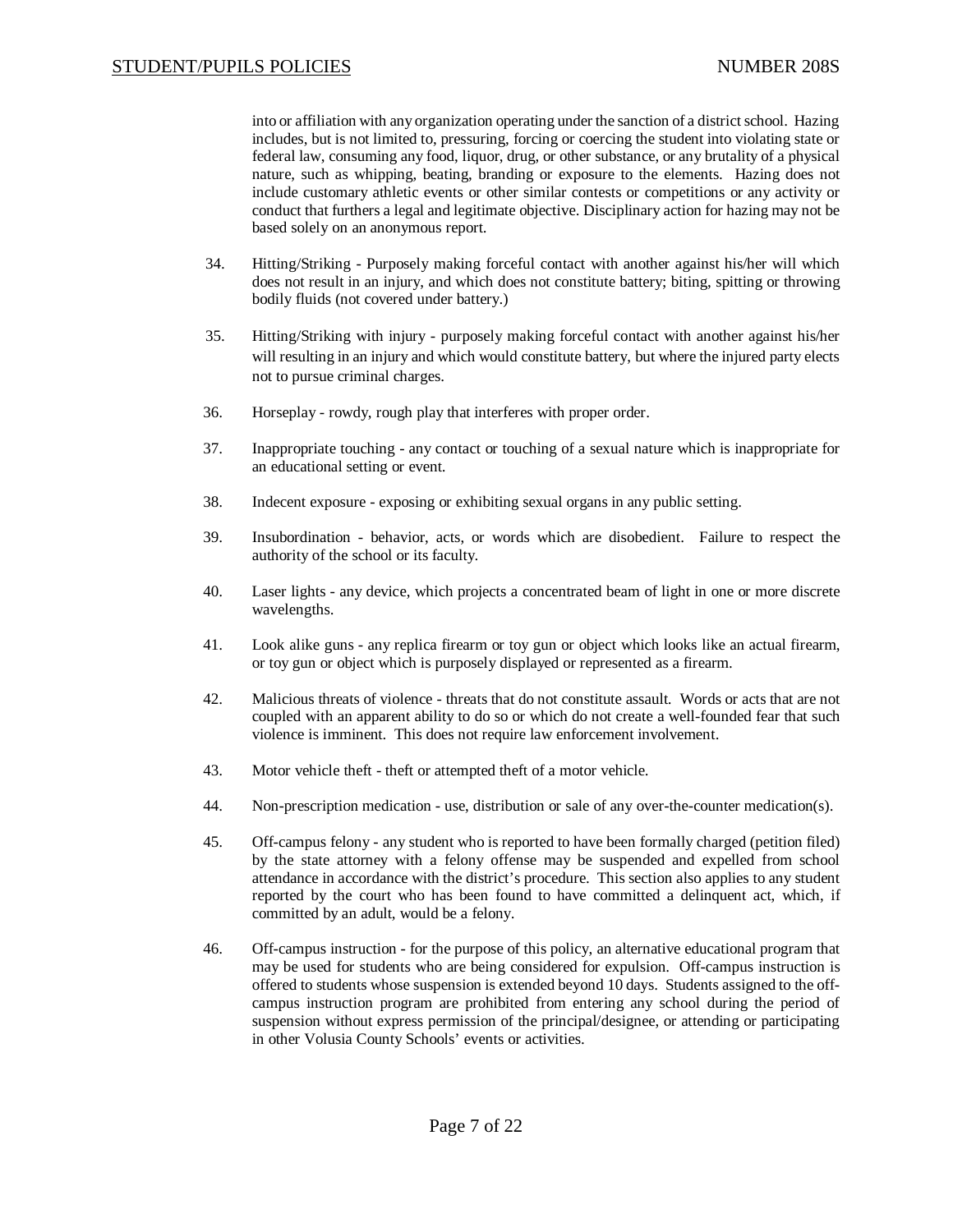- 47. Pornographic materials and communications vulgar or obscene materials or communications, oral or written. This includes notes and phone calls and other communications such as Internet communications, as well as the possession of lewd or obscene drawings, pictures or magazines. Magazines, which depict nude models, are included in this category.
- 48. Possession to have custody or control over an item or items. This includes, but is not limited to having an item on your person, or in your personal belongings. This includes lockers and vehicles.
- 49. Principal to a criminal act aiding, abetting, counseling, hiring, or otherwise procuring a criminal offense, where such offense is committed or is attempted to be committed.
- 50. Problem Solving Team intervention driven/progress monitoring teams at each school site which assists students, families and teachers in seeking positive solutions for all students. A critical component of problem solving teams is the collaboration of all stakeholders within the school community (i.e., school administrators, teachers, school psychologists, guidance counselors, school social workers, speech/language clinicians, reading specialists, parents, and other relevant personnel including community agencies when necessary).
- 51. Profane, obscene or vulgar language any expression in any language, either verbal, written, or by gesture which is disruptive and/or offends individuals or groups and violates the norms of the school and community.
- 52. Propellants a gas or liquid, which is expelled from a canister or container designed for personal protection.
- 53. Riot a violent disturbance by three or more students with a common purpose.
- 54. Robbery taking money or other property from the person or custody of another by the use of force or threat.
- 55. Scuffling wrestling, grappling, hitting, or tussling on the part of two or more students in which there is no degree of injury.
- 56. Secret societies the organization of, establishment of, promotion of, membership in, or pledge of membership in any secret fraternity, sorority, or group (including a gang) wholly or partly composed of student(s) enrolled in the public schools and which perpetuates itself wholly or partly by taking in additional members on the basis of the decision of its membership rather than on the right of any student who is qualified by the rules of the school to be a member. Displaying or wearing any secret society organization logo in any way disruptive of the educational program is prohibited.
- 57. Sexual battery any sexual act or attempt directed against another person, forcibly and/or against the person's will where the victim is incapable of giving consent because of his or her youth or because of temporary or permanent mental incapacity. This category includes rape, indecent liberties, child molestation, and sodomy. This category requires law enforcement involvement and the filing of criminal charges.
- 58. Sexual harassment as defined in School Board Policy 509, including any of the following actions or activities: unwanted, verbal or physical sexual behavior which is offensive and objectionable to the recipient causes discomfort or humiliation and interferes with school performance. Examples include, but are not limited to, touching breasts or buttocks, verbal comments, touching oneself in front of others, and/or spreading sexual rumors.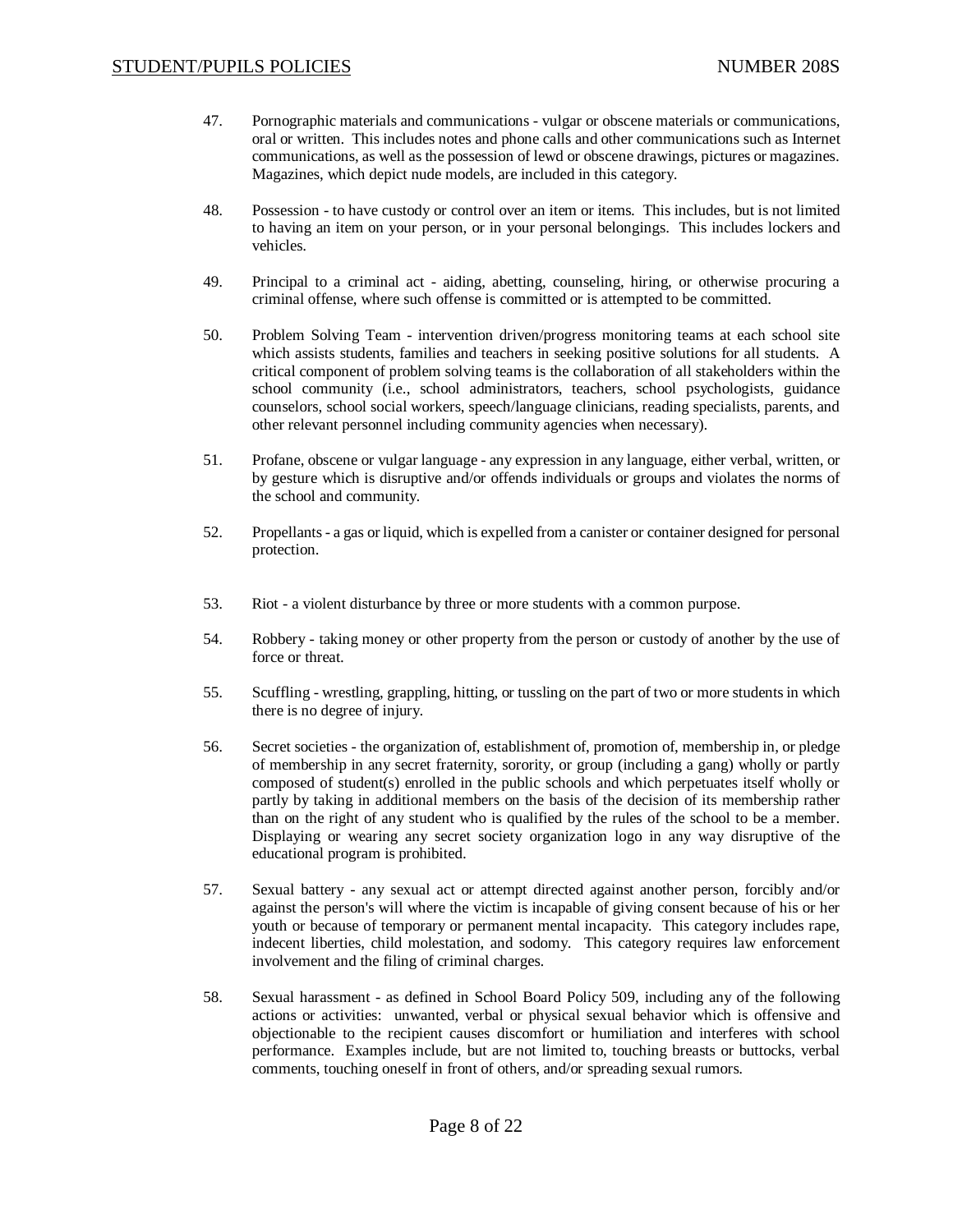- 59. Suspension a temporary removal of a student from all classes of instruction on public school grounds and all other school-sponsored activities except as authorized by the principal or the principal's designee, for a period not to exceed ten (10) school days and remanding of the student to the custody of the student's parent with specific homework assignments for the student to complete. Students under suspension are prohibited from entering any school during the period of suspension without the express permission of the principal/designee, or attending or participating in Volusia County Schools' events or activities.
- 60. Synthetic/Counterfeit drugs any substance that is represented to be, represented to contain, mimics, or looks like a narcotic drug, hallucinogenic drug, amphetamine, barbiturate, marijuana, alcoholic beverage, stimulant, depressant, intoxicant, or controlled substance of any kind under the law of Florida or federal law. This includes, but is not limited to, any substance that produces the same effect as or is represented to produce the same effect as a controlled substance or any analogue of a controlled substance including, but not limited to "Bath Salts" or "K-2", also known as "Spice" or "legal weed."
- 61. Telecommunication devices any device that is capable of transmitting voice, text, video or pictures from one person to another.
- 62. Theft the unlawful taking of the property of another without threat of violence or bodily harm.
- 63. Time-out A behavior modification technique where a student is removed from classroom activities for a period of time.
- 64. Tobacco citation a non-criminal civil citation issued by law enforcement for underage possession of tobacco or tobacco products that may result in an assignment to a cessation or educational program and/or fine, etc.
- 65. Tobacco products all items, which in total or in part, include tobacco or a by-product of tobacco, or any other smoking product and any smokeless or spitless tobacco, including but not limited to, cigarettes, cigars, chewing tobacco, snuff, and pipe tobacco or electronic cigarette in any form.
- 66. Toxic plants any plant, tree, or shrub, that when ingested causes a mind or mood altering state, or which is poisonous to the body.
- 67. Trespassing willfully entering or remaining on any school board property, building or vehicle without permission or authority. This includes returning to any school board property while under suspension or expulsion.
- 68. Vandalism willfully injuring or damaging by any means any real or personal property belonging to another.
- 69. Vehicle violation Any violation of campus rules involving a motor vehicle.
- 70. Walkie-talkies a battery powered portable sending and receiving radio or instrument.
- 71. Weapons (other) possession, use or intention of use of any instrument or object to inflict harm on another person, or to intimidate any person. Included but not limited to in this category are items not being used for a curricular purpose such as all types of knives, chains (any not being used for the purpose for which it was normally intended and capable of harming an individual), pipe (any length of metal not being used for the purpose it was normally intended), hunting equipment including bows and/or arrows, hunting grade sling shots, razor blades or similar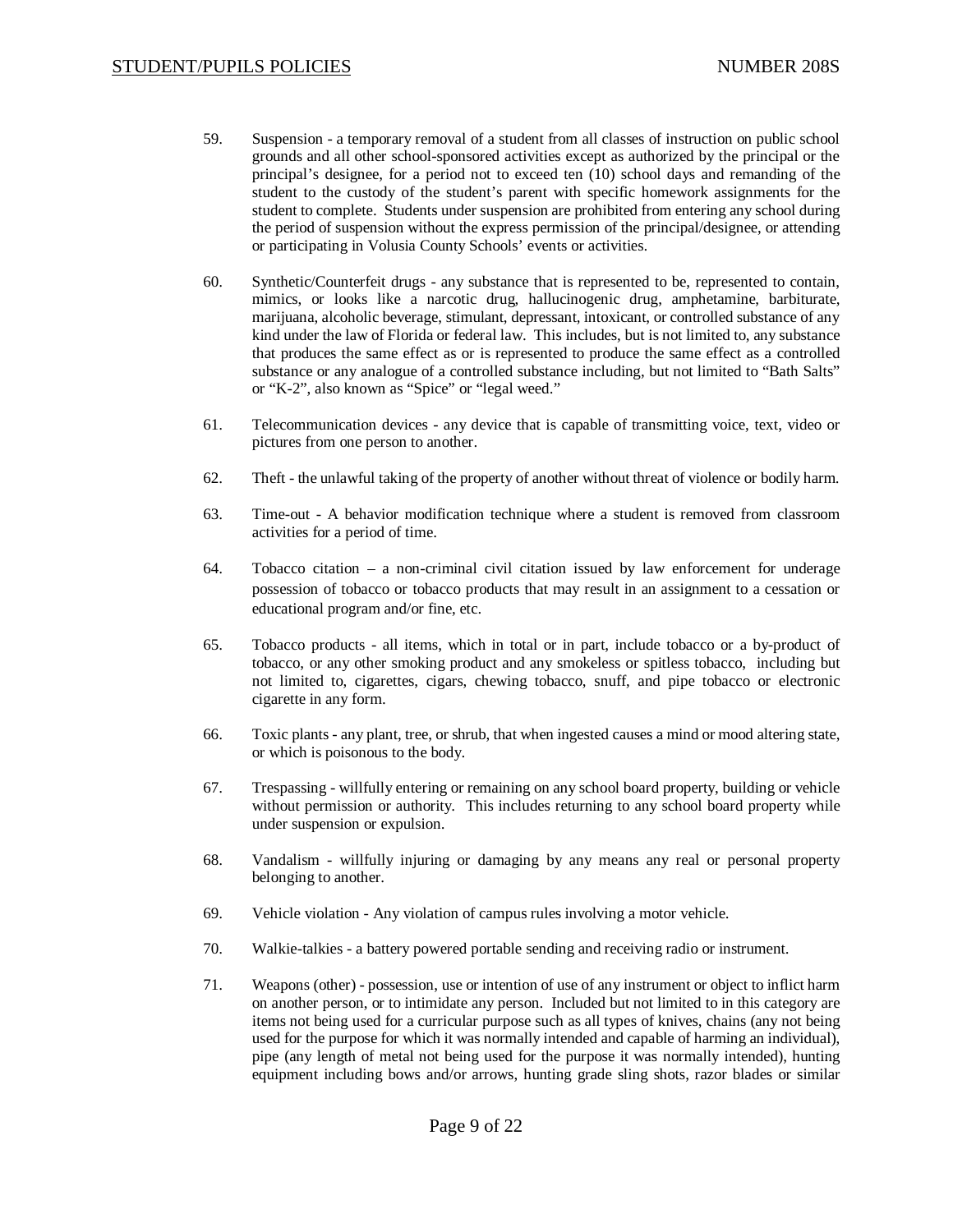instruments with sharp cutting edges, ice picks, dirks, other pointed instruments, nunchakus, brass knuckles, Chinese stars, Billy clubs, tear gas gun, electrical weapons or device (stun gun), BB or pellet gun, explosives or propellants over 2 oz. Possession of any long blade or switch blade knife is included here. A common pocket knife will not be considered to be a weapon unless used as one. Weapons and other items of contraband are also prohibited from being in vehicles while on school board property or while at school sponsored events. Pursuant to F.S.  $790.115(2)(a)(3)$ , the district specifically waives the exception regarding weapons possession in vehicles provided in 790.25(5).

B. Classification of Violations

Violations of this code are grouped into four levels: Minor, Intermediate, Major I, and Major II. Each level has appropriate discipline responses, which are listed under each category. For the purpose of record retention, "Major" will be considered an offense listed under Level IV - Major Offenses. For the purpose of section 1006.13, Florida Statutes (Policy of Zero Tolerance for Crime and Victimization), the first two levels, Minor and Intermediate, shall be considered petty acts of misconduct, and offenses listed under Level IV – Major Offenses II, shall be considered to be acts that pose a serious threat to school safety. The categorization of offenses listed under Level III – Major I Offenses shall be determined by the principal based upon the severity of the offense. These responses are the only disciplinary actions that principals or their designees may use. Paddling, corporal punishment or other punitive physical contact are not permitted responses to a disciplinary offense.

- C. General Expectations
	- 1. In any situation where a violation of this code is alleged, the principal or designee will hear the student's explanation and investigate the matter fully before determining if a violation has occurred. If a violation has occurred, the principal or designee will determine the level of that violation.
	- 2. Each classroom teacher is expected to deal with any student's general classroom conduct. The teacher may take the following actions: in-class disciplinary action, contact the student's parent/guardian, and/or schedule conferences with the student's parent/guardian and other staff including the problem solving team. The student should be referred to the principal or designee only after the actions taken by the teacher are ineffective or the disruption is severe. Teachers have the authority to remove students from the classroom in accordance with the Florida Statute and district procedures.
	- 3. Students making verbal or written threats of violence toward themselves or others or who engage in behavior that is a physical threat to themselves or others receive appropriate intervention in accordance with district procedures. Disciplinary action will be taken as is appropriate according to this policy. The degree of each threat is assessed as directed by Volusia County School's Safety and Security Manual and discussed with the student's parent/guardian.
	- 4. Failure to bring materials and equipment to class, refusal to do homework, or refusal to work in class are not grounds for discipline referral unless classroom disruption results from these acts. The teacher should notify the parent/guardian when a student exhibits poor work habits.
- D. Statutory Notices
	- 1. The illegal use, possession, or sale of controlled substances, as defined in chapter 893, by any student while the student is upon school property or in attendance at a school function is grounds for disciplinary action by the school and may also result in criminal penalties being imposed. Any student who is subject to discipline or expulsion for unlawful possession or use of any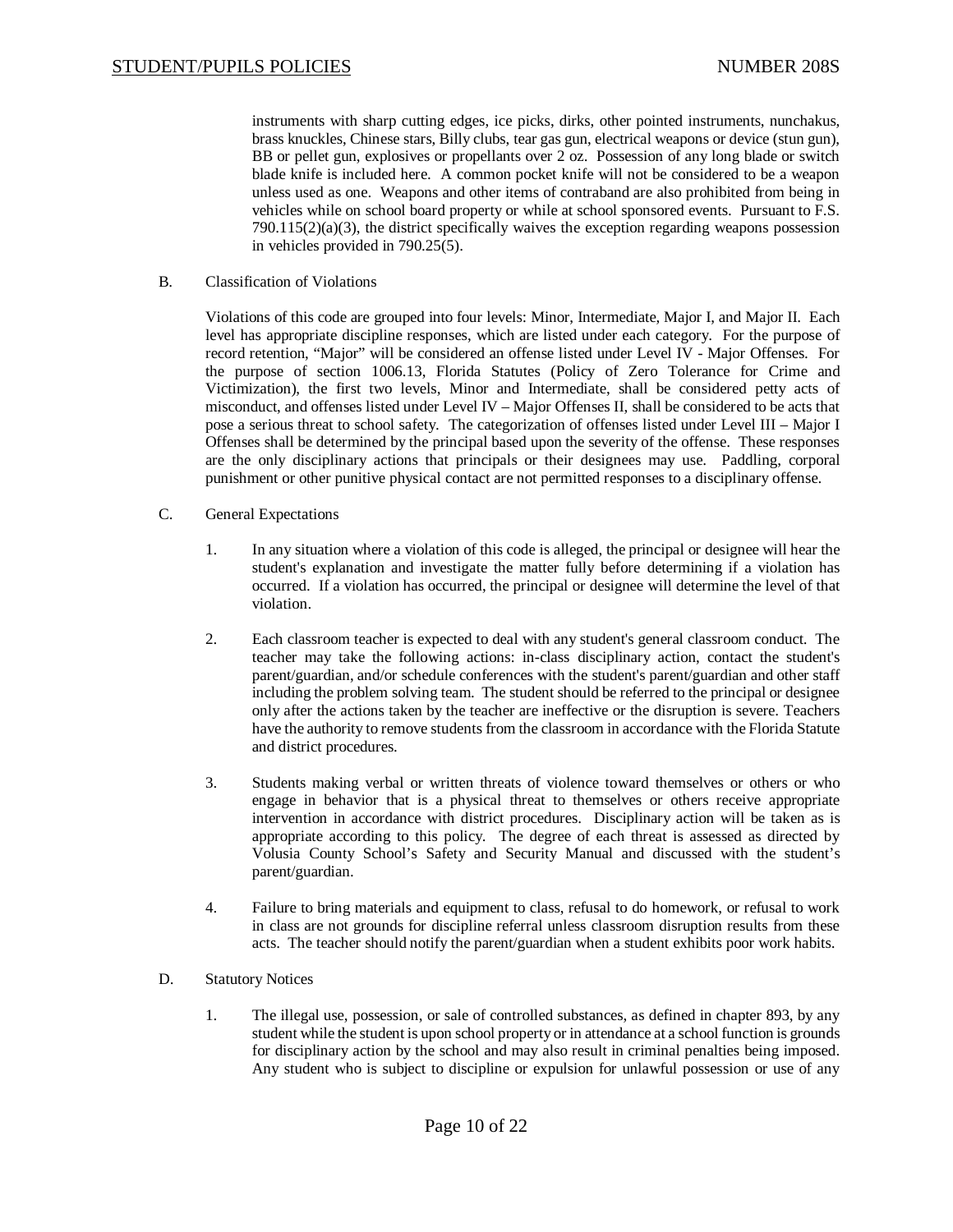substance controlled under chapter 893 may be entitled to a waiver of the discipline or expulsion: (a) if the student divulges information leading to the arrest and conviction of the person who supplied the controlled substance to him or her, or if the student voluntarily discloses his or her unlawful possession of the controlled substance prior to his or her arrest. Any information divulged which leads to arrest and conviction is not admissible in evidence in a subsequent criminal trial against the student divulging the information; or (b) if the student commits himself or herself, or is referred by the court in lieu of sentence, to a state-licensed drug abuse program and successfully completes the program.

- 2. The use of a wireless communications device includes the possibility of the imposition of disciplinary action by the school or criminal penalties if the device is used in a criminal act. The superintendent shall establish rules and procedures governing the use of wireless communications devices by students while on school property or in attendance at a school function. Such rules and procedures shall be designed to promote quality instruction and the effective maintenance of student discipline.
- 3. The possession of a firearm or weapon, as defined in Chapter 790, Florida Statutes, while the student is on school property or in attendance at a school function is grounds for disciplinary action by the school and may also result in criminal penalties being imposed. Any student who is determined to have brought a firearm or weapon, as defined in chapter 790, Florida Statutes, to school, to any school function, or onto any school-sponsored transportation, or to have possessed a firearm at school, will be expelled, with or without continuing educational services, from the student's regular school for a period of not less than 1 full year and referred to the criminal justice or juvenile justice system. The school board may assign the student to an alternative education program for the purpose of continuing educational services during the period of expulsion. The superintendent may consider the 1-year expulsion requirement on a case-by-case basis and request the school board to modify the requirement by assigning the student to an alternative education program if the request for modification is in writing and it is determined to be in the best interest of the student and the school system.
- 4. Violence against any school board personnel by a student is grounds for in-school suspension, out-of-school suspension, expulsion, or imposition of other disciplinary action by the school and may also result in criminal penalties being imposed.
- 5. The violation of school board transportation policies, including disruptive behavior on a school bus or at a school bus stop, by a student is grounds for suspension of the student's privilege of riding on a school bus and may be grounds for disciplinary action by the school and may also result in criminal penalties being imposed.
- 6. The violation of the school board's sexual harassment policy by a student is grounds for inschool suspension, out-of-school suspension, expulsion, or imposition of other disciplinary action by the school and may also result in criminal penalties being imposed.
- 7. Any student who is determined to have made a threat or false report, as defined by sections 790.162 and 790.163, Florida Statutes, respectively, involving school or school personnel's property, school transportation, or a school-sponsored activity will be expelled, with or without continuing educational services, from the student's regular school for a period of not less than 1 full year and referred for criminal prosecution. The school board may assign the student to an alternative education program for the purpose of continuing educational services during the period of expulsion. The superintendent may consider the 1-year expulsion requirement on a case-by-case basis and request the school board to modify the requirement by assigning the student to an alternative education program if it is determined to be in the best interest of the student and the school system.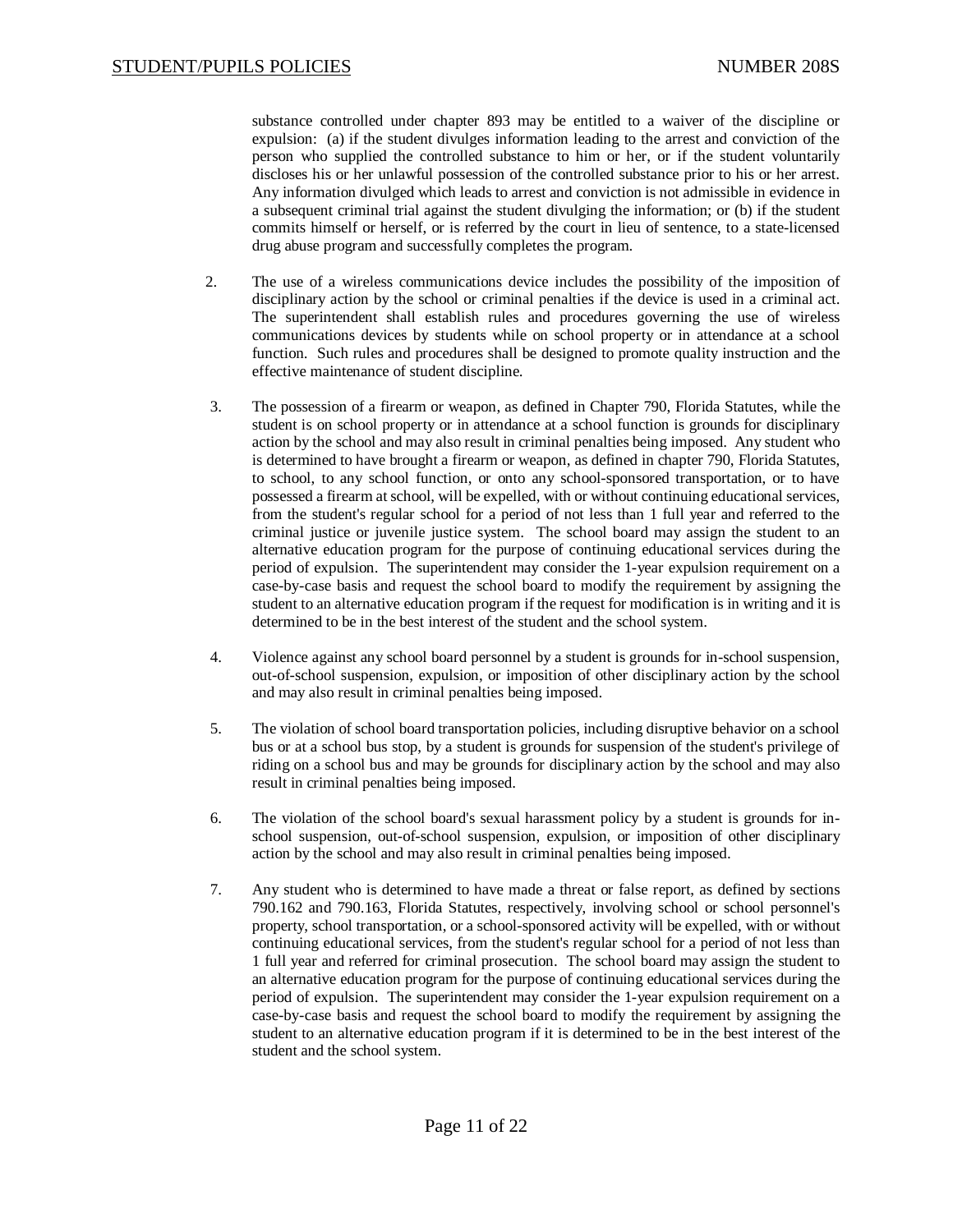- 8. A student may be disciplined or expelled for unlawful possession or use of any substance controlled under chapter 893 upon the third violation of this provision.
- 9. Volusia County Schools will adhere to the basic eligibility and participation requirements for athletics and activities for all public schools as authorized in section 1006.15, Florida Statutes, as well as the bylaws of the Florida High School Athletic Association. Additional requirements may be implemented by a school. If so, those requirements will be published and distributed by the coach/school prior to tryouts for the specific sport. Minimum requirements for eligibility in athletics and activities may be found in School Board Policy 313.
- E. Discipline Offenses and Responses

Pursuant to Section 1006.07(1), Florida Statutes, the following program of positive reinforcement shall be used:

- 1. Level I Minor Offenses
	- Bus disturbance minor disruption on school sponsored transportation
	- Class or school rule violation
	- Disruption minor disruption or disturbance of a school activity, class or campus
	- Dress code violation
	- False document
	- **Horseplay**
	- x \*Tardiness
	- Vehicle Violation
	- Any other violation which the principal may reasonably believe falls within this category which is not listed under the other three levels.

Level I - Responses

First Offense - In-school conference with student, and if warranted, contact with parent/guardian.

Subsequent Offenses - In-school conference with student, contact with parent/guardian, and one or more of the following disciplinary actions:

- Behavioral contract
- Cafeteria restriction
- Community service in lieu of suspension
- **Detention**
- Extended detention
- In-school suspension
- Loss of privileges: extracurricular events/activities
- **Mediation**
- Parent/guardian conference
- Parent/guardian visitation
- Problem Solving Team
- **Restitution**
- Saturday school
- Student services referral (i.e., school counselor, school social worker or school psychologist)
- Suspension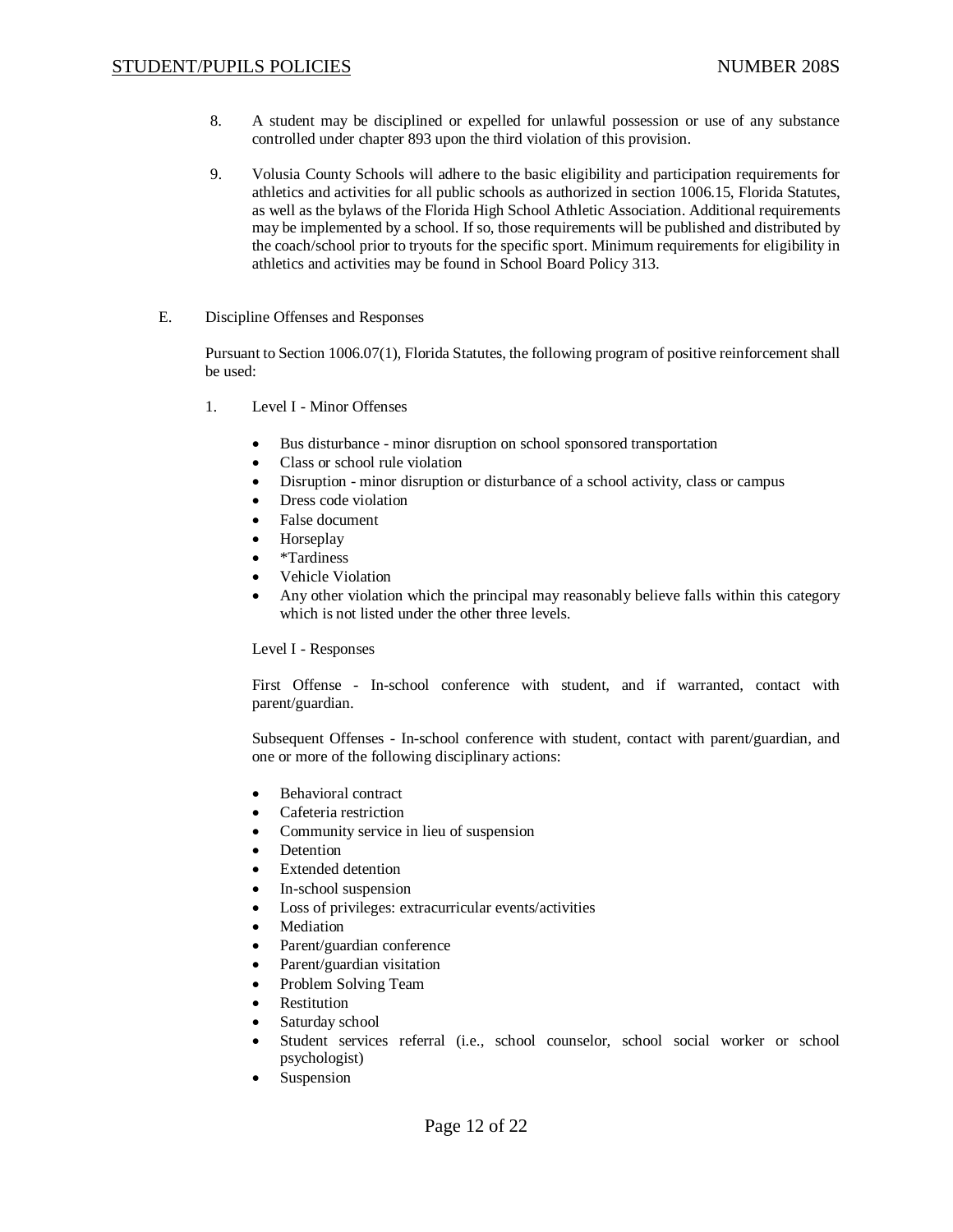- Suspension from the bus
- Suspension of privileges
- Time out
- **Warning**
- Work detail

Dress Code Offenses - Per SS 1006.07, any student who violates the provisions of the dress code policy that prohibits a student from wearing clothing that exposes underwear or body parts in an indecent or vulgar manner or that disrupts the orderly learning environment is subject to the following:

- a) For a first offense, a student shall be given a verbal warning and the parent/guardian shall be called.
- b) For the second offense, the student is ineligible to participate in any extracurricular activity for a period not to exceed five (5) days and the parent/guardian shall meet with the principal/designee.
- c) For a third or subsequent offense, a student shall receive an in-school suspension pursuant to s. 1003.01(5) for a period not to exceed three (3) days, the student is ineligible for any extracurricular activity for a period not to exceed 30 days, and the parent/guardian shall be called and sent a written letter regarding the student's in-school suspension and ineligibility to participate in extracurricular activities.

For violations of the school uniform policy, please reference School Board Policy 217.

\*A student may not be suspended for tardiness.

Note: A student's IEP or 504 plan must be considered when determining the response to a disciplinary infraction.

- 2. Level II Intermediate Offenses
	- Bus disturbance considerable disruption on school sponsored transportation
	- x Cheating/Academic dishonesty
	- Disruption considerable disruption or disturbance of a school activity, class or campus
	- Failure to appear for Saturday school, detention or extended detention
	- **Gambling**
	- $\bullet$  Hitting / Striking
	- Introduction of a foreign substance (non-harmful) into food or drink
	- Laser lights
	- Matches, lighters, or other flammables
	- Possession of chemical spray under .5 oz.
	- x Profane, obscene, or vulgar language or expression (in any language); either verbal, written, or by gesture directed at others
	- **Scuffling**
	- Telecommunications devices the exhibition of, either by sight or sound, or use of during normal school hours or while riding school sponsored transportation unless approved by the bus operator or supervising teacher, permitted by district procedure, or permitted by district or school instructional programs.
	- x Tobacco products use, possession, or distribution of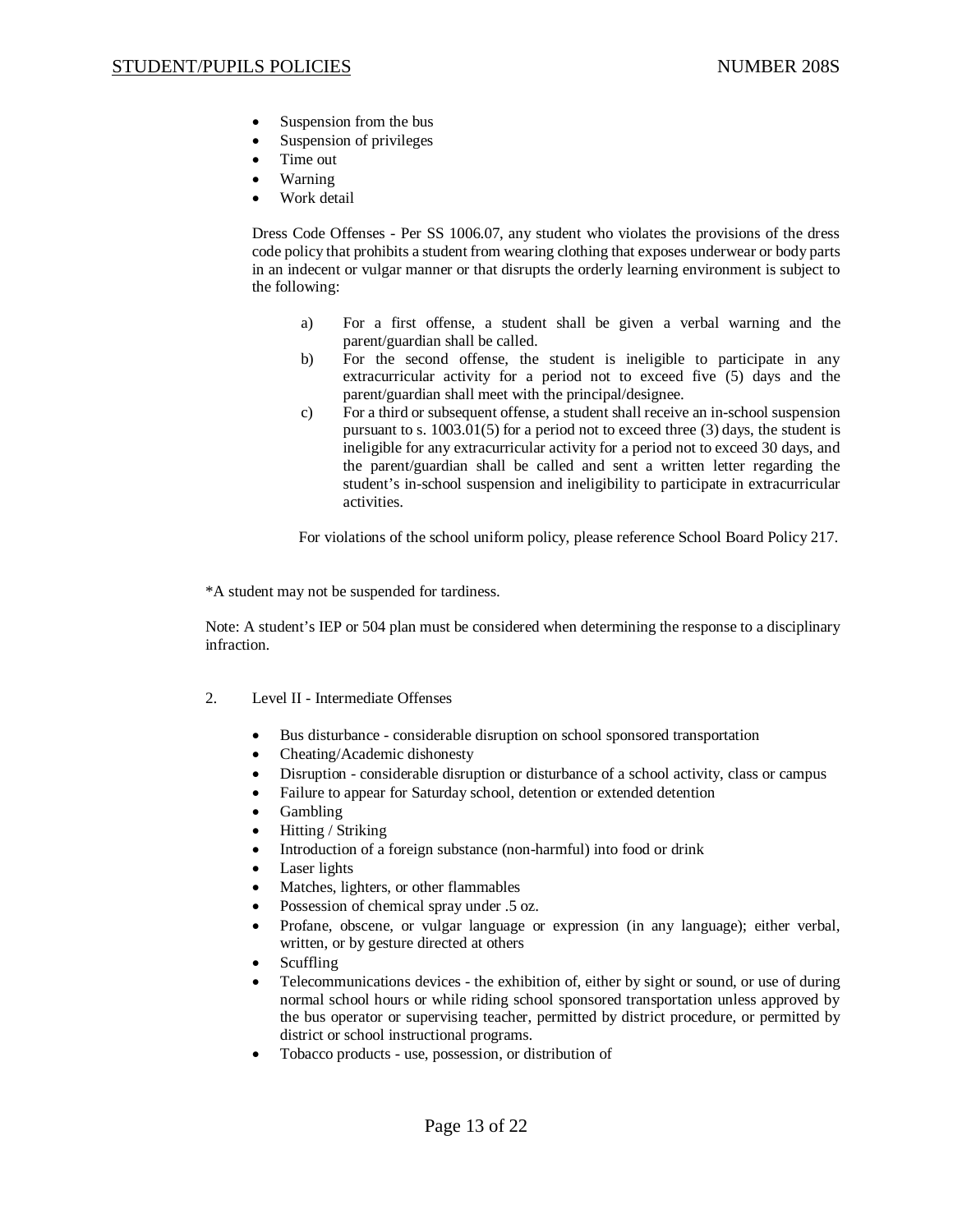# STUDENT/PUPILS POLICIES NUMBER 208S

- Unauthorized absence from class/leaving class, or leaving school grounds without permission
- Vehicle violation traffic citation
- Any other violation, which the principal may reasonably believe, falls within this category which is not listed under the other three levels.

### Level II - Responses

In-school conference with student, contact with parent/guardian, confiscation of contraband, loss of grade, zero on assignment (for cheating), and one or more of the following disciplinary actions:

- Behavioral contract
- Cafeteria restriction
- Community service in lieu of suspension
- Concern of harm referral
- Detention
- x Extended detention
- In-school suspension
- Loss of privileges: extracurricular events/activities
- **Mediation**
- Parent/guardian conference
- Parent/guardian visitation
- Problem Solving Team
- Restitution
- Saturday school
- Student services referral (i.e., school counselor, school social worker or school psychologist)
- Suspension
- Suspension from the bus
- $\bullet$  Suspension of privileges
- Time out
- Tobacco citation
- **Warning**
- $\bullet$  Work detail

Note: A student's IEP or 504 plan must be considered when determining the response to a disciplinary infraction.

*The appropriate law enforcement agency must be notified if the offense involved is a criminal act under Florida law where the act posed a serious threat to school/student/employee safety. In accordance with section 1006.13, Florida Statutes (Policy of Zero Tolerance for Crime and Victimization), zero-tolerance policies are not intended to be rigorously applied to petty acts of misconduct and misdemeanors, including but not limited to minor fights or disturbances.*

- 3. Level III Major I Offenses
	- Alcohol use, possession or under the influence of
	- Ammunition possession, or distribution of
	- Assault on a student $(s)$
	- Battery on a student(s)
	- Bullying (including cyber-bullying)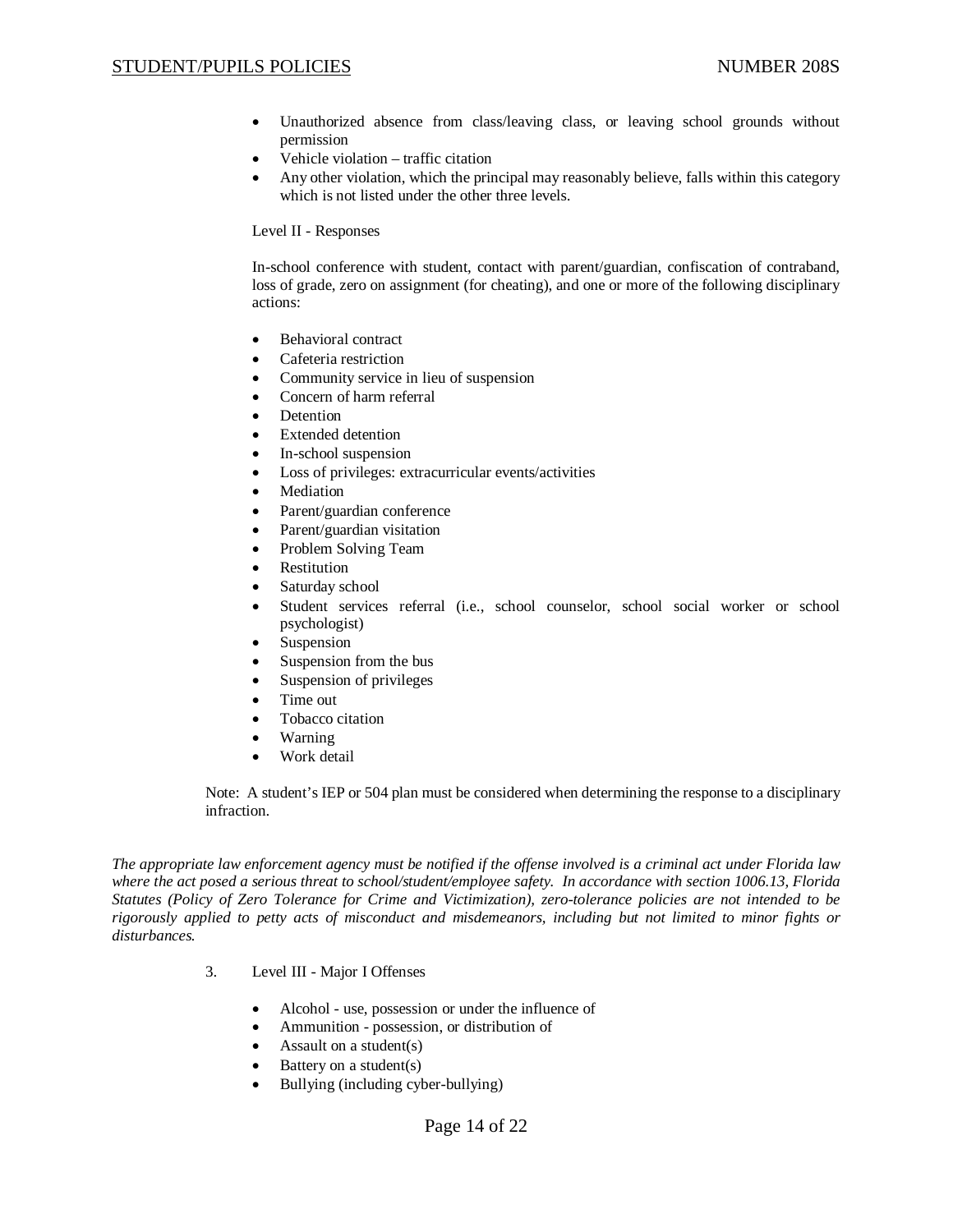# STUDENT/PUPILS POLICIES NUMBER 208S

- $\bullet$  Burglary
- Bus Disturbance major disruption on school sponsored transportation
- Cyberstalk
- Disruption major disruption or disturbance of a school activity, class or campus
- Distribution of a non-prescription medication
- Distribution/Sale/Use of toxic plants
- Drug paraphernalia possession, use, or distribution of
- Drugs use, possession, or under the influence of
- Electronic tampering/Electronic device misuse
- Extortion
- False alarm
- $\bullet$  Fighting
- Fireworks use, possession or distribution of
- Forgery
- **Harassment**
- Hazing
- Hitting/Striking an employee
- Hitting/Striking with injury
- Inappropriate touching
- Indecent exposure
- Insubordination or defiance of authority
- Introduction of a foreign substance (toxic or harmful) into food or drink
- x Knowingly filing or participating in filing a false report
- Look Alike Guns use or possession
- Malicious threats of violence
- x Non-prescription medication use, distribution or sale
- Paintball and air soft guns use and/or possession of
- Pornographic materials and communications including Internet material possession, distribution, or display
- Possession of a chemical spray between .5 and 2 oz.
- Possession of a common pocket knife
- Principal to a Level III Criminal Act
- Racial, ethnic, or religious harassment or harassment based upon a disability
- Secret society organization, establishment, promotion, membership, participation in any secret society related activity or displaying or wearing any secret society organization or gang logo in any way disruptive of the educational program.
- Sexual harassment
- Synthetic/Counterfeit Drugs use, possession or under the influence of
- Theft
- Toxic plants use, possession, distribution or sale
- **Trespassing**
- $\bullet$  Vandalism under \$1,000
- x Walkie-talkies, possession/use
- Any other violation which the principal may reasonably believe falls within this category which is not listed under the other three levels.

Level III - Responses

Parents/Guardians may request a conference with the principal and one or more of the following disciplinary actions:

Assignment to an alternative education program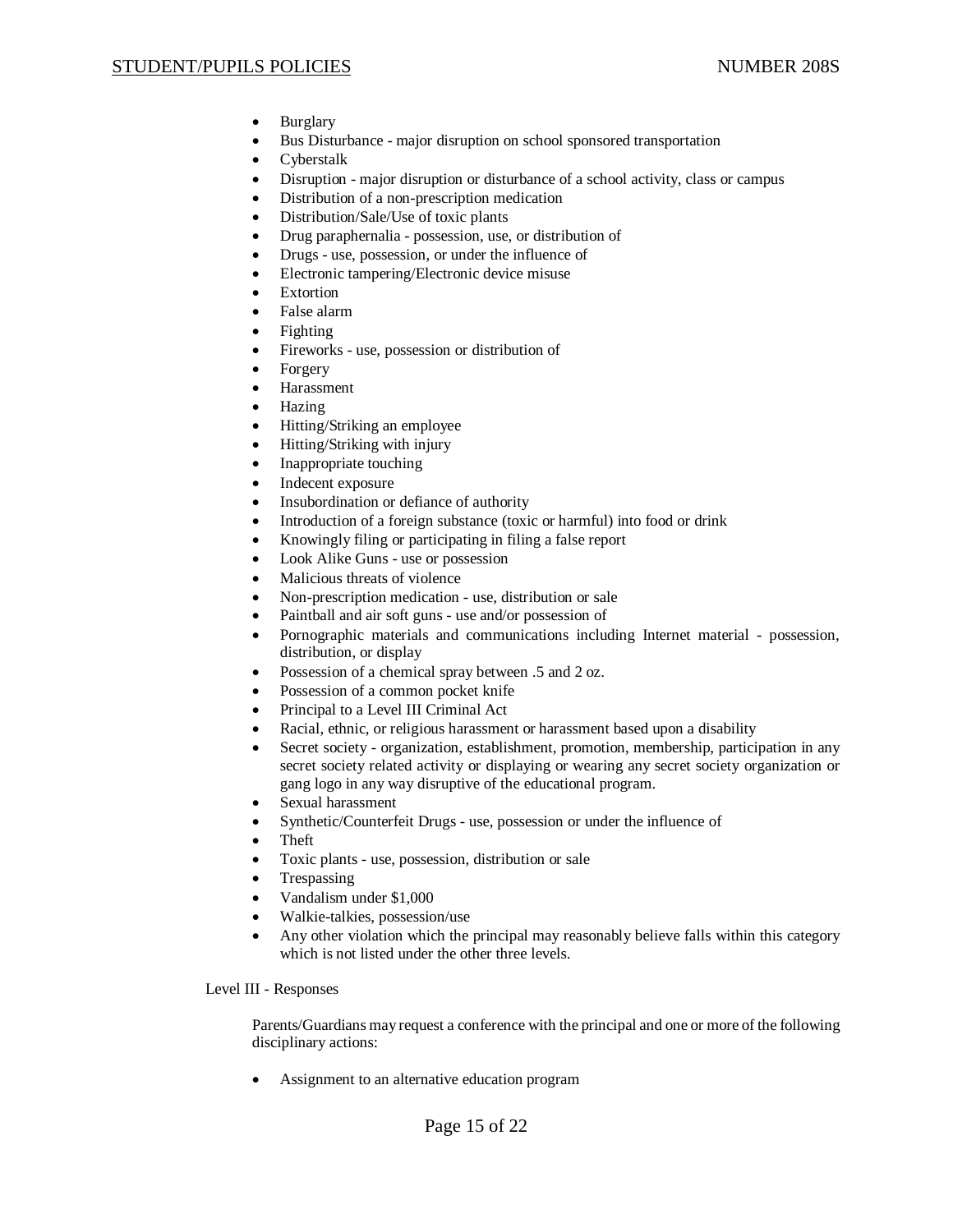- Civil citation program
- Community service in lieu of suspension (Not appropriate for all Level III Offenses consult with the District Office)
- Concern of harm referral
- x Expulsion recommendation from school or bus
- In-school suspension
- Problem Solving Team
- **Restitution**
- Saturday school
- Student services referral (i.e., school counselor, school social worker or school psychologist)
- Suspension from school or bus (suspension must be considered for the possession of a common pocket knife)
- Suspension from driving/vehicle restriction

Note: A student's IEP or 504 plan must be considered when determining the response to a disciplinary infraction.

*The appropriate law enforcement agency must be notified if the offense involved is a criminal act under Florida law where the act posed a serious threat to school/student/employee safety. In accordance with section 1006.13, Florida Statute (policy of Zero Tolerance for Crime and Victimization), zero-tolerance policies are not intended to be rigorously applied to petty acts of misconduct and misdemeanors, including but not limited to minor fights or disturbances.*

- 4. Level IV Major II Offenses
	- x Alcohol distribution or sale, or attempted sale (including substances represented as alcohol)
	- $\bullet$  Arson
	- Assault on a school board employee
	- Battery on a school board employee
	- Bomb threat
	- Disorderly conduct
	- Drug distribution, attempted distribution, sale, or attempted sale
	- Explosives
	- Firearm distribution, sale, use, or willful possession
	- Homicide
	- x Kidnapping
	- Principal to a Level IV Criminal Act
	- **Riot**
	- Robbery
	- Sexual battery
	- x Synthetic/Counterfeit drug distribution, attempted distribution, sale, or attempted sale
	- x Vandalism over \$1,000
	- Vehicle theft
	- Weapon use, threat, or possession
	- Any other violation which the principal may reasonably believe falls within this category which is not listed under the other three levels

Level IV - Responses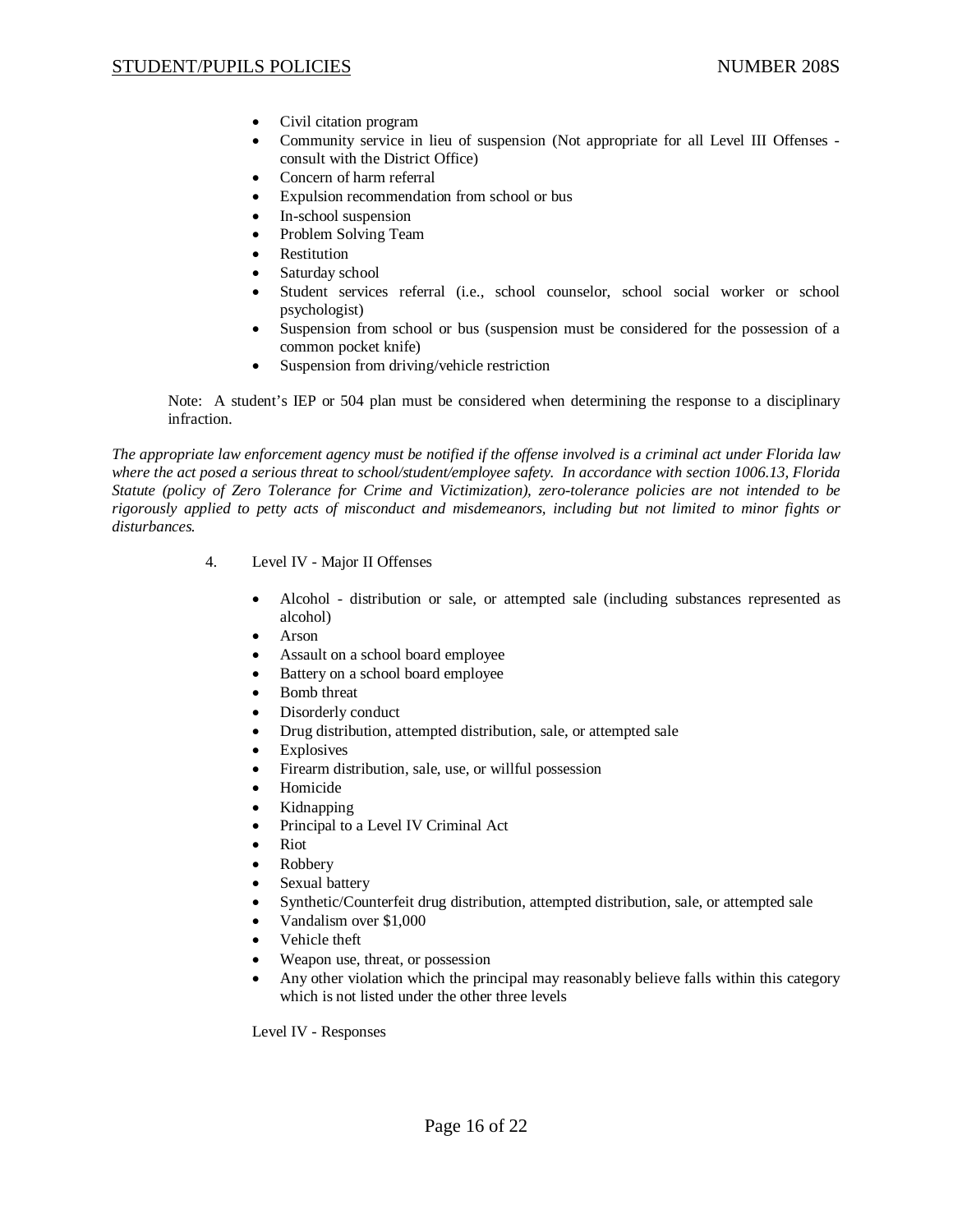Parents/Guardians may request a conference with the principal and one or more of the following disciplinary actions:

*Expulsion must be recommended to the District Student Placement Committee for all Level IV offenses. Unless otherwise recommended by the superintendent, expulsions for firearms shall be for no less than one calendar year.*

- Administrative assignment to an alternative education program
- x Expulsion (pending expulsion, students will be suspended and will lose all privileges pertaining to extracurricular events and activities)*.*
- Concern of harm referral
- **Restitution**
- x Student Services Referral (i.e., school counselor, school social worker or school psychologist)

*The appropriate law enforcement agency must be notified if the offense involved is a criminal act under Florida law.*

Note: A student's IEP or 504 plan must be considered when determining the response to a disciplinary infraction.

- III. Code of Student Conduct and Discipline Procedures
	- A. State and federal law recognizes that teachers and school administrators have a need to stand in the place of parents over children entrusted to them at school. This is a concept called *in loco parentis*. While this power is not equal to a parent's power over a child, it permits school personnel to exercise a degree of supervision and control over students that could not be exercised over free adults.

Consistent with this concept, school personnel can search without a warrant based on reasonable suspicion and are not held to the higher standard of "probable cause" by which law enforcement is bound. Also consistent with this concept, school personnel can question a student without providing him or her with Miranda warnings or allowing the student to call a parent or attorney.

- B. Suspension Procedure
	- 1. The principal or the principal's designee may suspend a student only in accordance with the code of student conduct and discipline. The principal or the principal's designee shall make a good faith effort to immediately inform a student's parent by telephone of a student's suspension and the reasons for the suspension. Each suspension and the reasons for the suspension shall be reported in writing within 24 hours to the student's parent by United States mail. Each suspension and the reasons for the suspension shall also be reported in writing within 24 hours to the Superintendent. A good faith effort shall be made by the principal or the principal's designee to employ parental assistance or other alternative measures prior to suspension, except in the case of emergency or disruptive conditions which require immediate suspension or in the case of a serious breach of conduct as defined in this policy. Such rules shall require oral and written notice to the student of the charges and an explanation of the evidence against him or her prior to the suspension. Each student shall be given an opportunity to present his or her side of the story. All disciplinary meetings between the principal, the student and the parent or guardian shall be informal and not in the nature of an evidentiary hearing. Therefore, requiring testimony, cross-examination, or similar legal proceedings are not permitted. Should the parent disagree with the principal's decision to suspend the student, the parent shall have the right to meet with the principal and explain why he or she believes the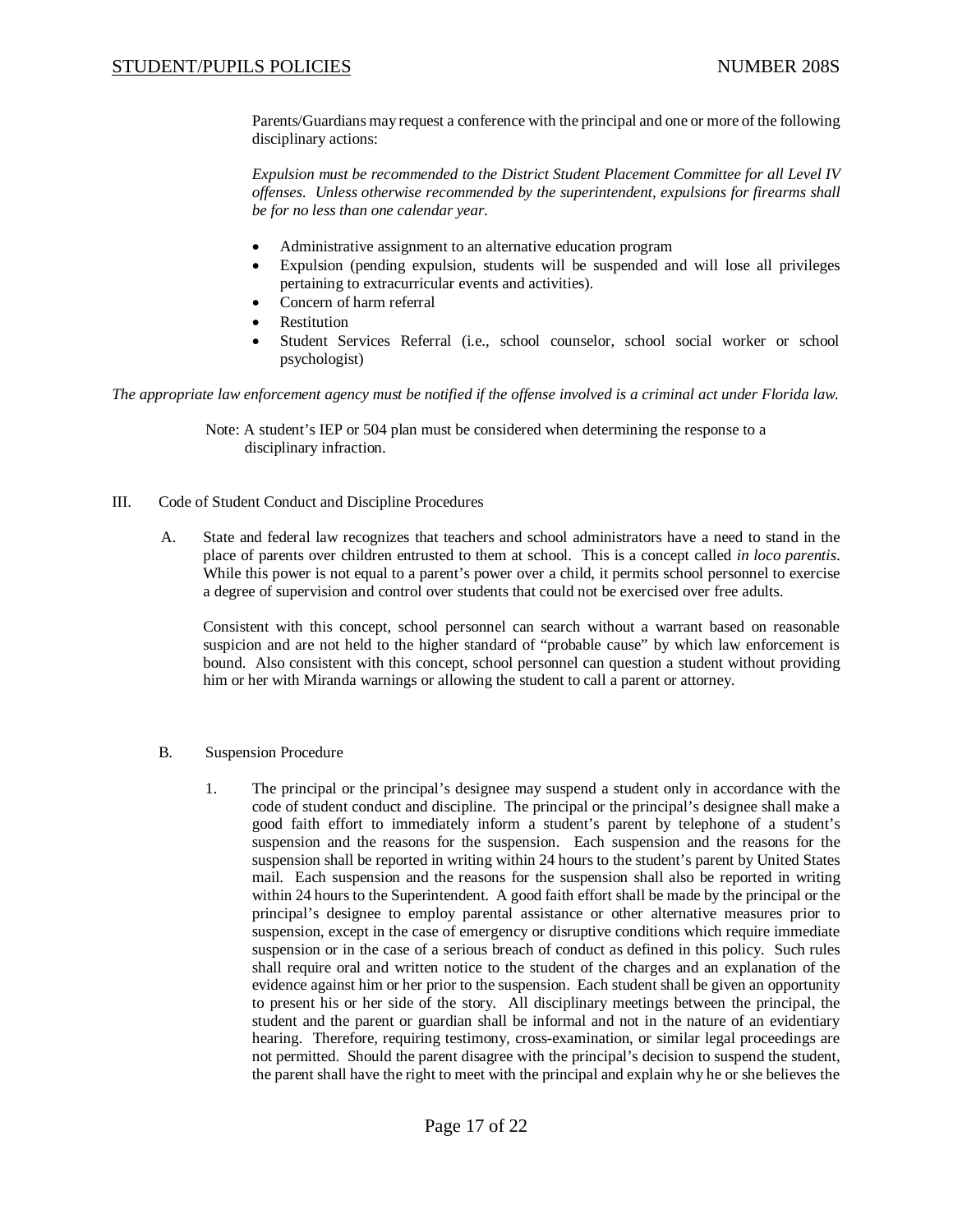suspension to be unwarranted and/or not appropriate for the student. At the meeting, the principal shall review the charges and supporting information with the parent. The parent shall then be given the opportunity to present any additional information he or she may have and to explain why he or she believes the suspension to be unwarranted or inappropriate. The principal shall then consider the information provided, and communicate their determination to the parent. If the parent is not satisfied with the determination made by the principal, the parent may request that the superintendent/designee review the matter. The superintendent/designee shall review all information considered by the principal, and may choose, in his or her own discretion, to meet with the parent to discuss the matter further. The decision of the superintendent/designee shall be final and binding. No student shall be suspended for unexcused tardiness, lateness, absence, or truancy. The principal or the principal's designee may suspend any student transported to or from school at public expense from the privilege of riding on a school bus for violation of district school board transportation policies, which shall include a policy regarding behavior at school bus stops, and the principal or the principal's designee shall give notice in writing to the student's parent and to the district school superintendent within 24 hours. It is expected that any student displaying a pattern of misbehavior be referred to the Problem Solving Team whereby evidence-based interventions are identified and implemented and the student's responses to those interventions are documented. School personnel shall not be held legally responsible for suspensions of student made in good faith.

- 2. When a student is suspended for possession, distribution, attempted distribution, sale, or attempted sale of a controlled substance, or willful possession of a firearm or a weapon, or has committed any other offense which is a crime under Florida law, parents/guardians, law enforcement officials, and the superintendent shall be notified by the principal or designee as soon as possible.
- 3. A principal may suspend a student from school or from riding the school bus for up to ten consecutive school days.
- 4. The exclusion of a student with disabilities and/or a handicapping condition for more than ten (10) consecutive school days constitutes a "significant change in placement" under 34 C.F.R. Section 104.35. The determination of whether the series of suspensions creates a pattern of exclusions that constitutes a significant change in placement must be made on a case by case basis. In no case, however, may a series of short-term exclusions be used as a means to avoid the Supreme Court's prohibition of suspensions of more than ten (10) days.
- 5. The superintendent shall have the authority to extend the suspension of a student beyond ten (10) days where such suspension period expires before the next meeting of the school board, where the school board will be considering a recommendation from the superintendent to expel the student. The superintendent may further recommend an extension of a suspension to the school board for the purpose of providing proper notice of a recommendation for expulsion, or for further study and review of the student and matter at issue. During such extended suspension, the student shall be provided educational services.
- 6. Suspension proceedings may be initiated against any enrolled student who is formally charged with a felony, or with a delinquent act which would be a felony if committed by an adult, by a proper prosecuting attorney for an incident which allegedly occurred on property other than public school property, if that incident is shown, in an administrative hearing with notice provided to the parents of the student by the principal of the school pursuant to rules adopted by the State Board of Education and to rules developed pursuant to section 1001.54, Florida Statutes, to have an adverse impact on the educational program, discipline, or welfare in the school in which the student is enrolled. Any student who is suspended as the result of such proceedings may be suspended from all classes of instruction on public school grounds during regular classroom hours for a period of time, which may exceed ten (10) days, as determined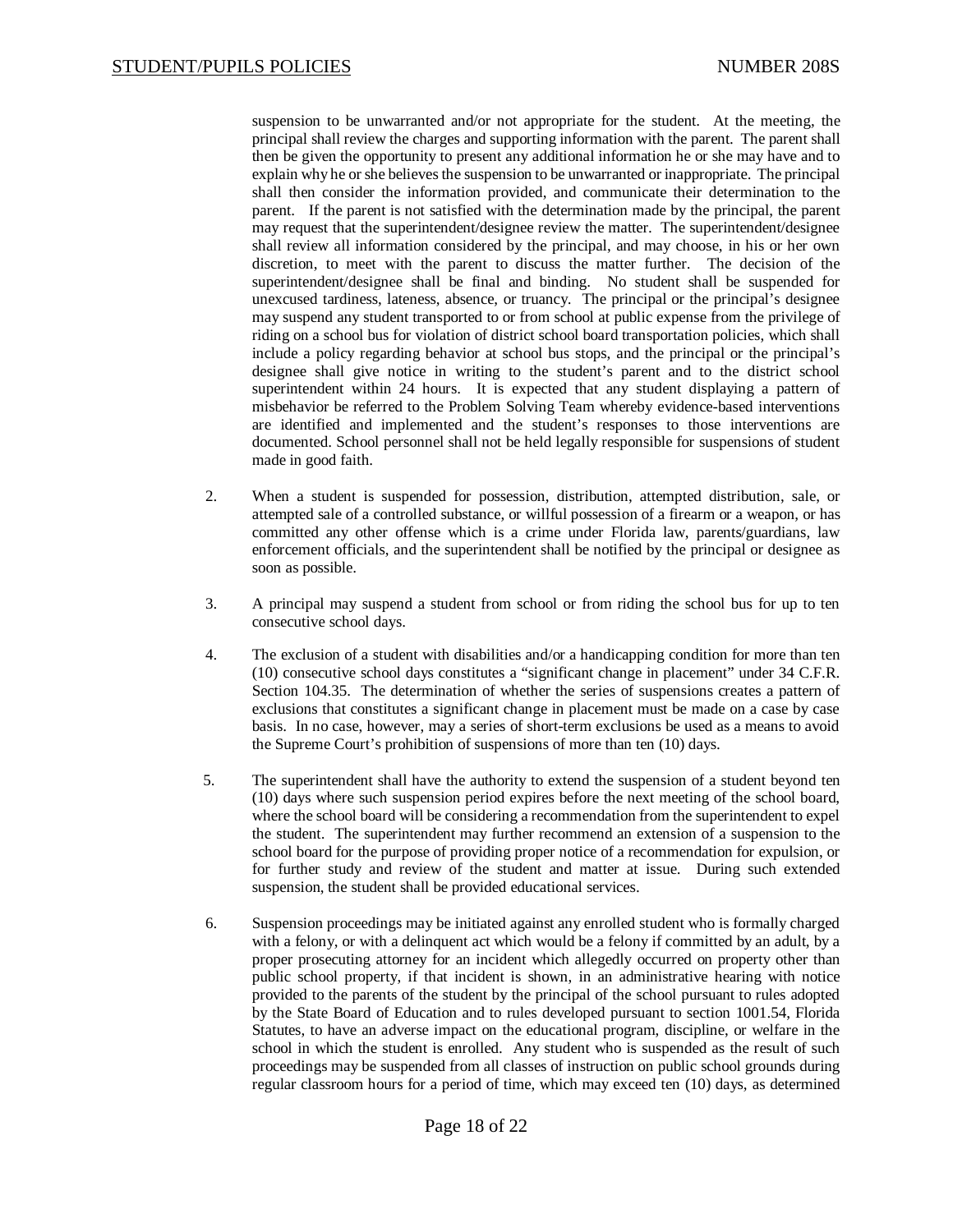by the superintendent. The suspension shall not affect the delivery of educational services to the student, and the student shall be immediately enrolled in an alternative education program. If the court determines that the student did commit the felony or delinquent act which would have been a felony if committed by an adult, the school board may expel the student, provided that expulsion under this subsection shall not affect the delivery of educational services to the student in any residential, nonresidential, alternative, daytime, or evening program outside of the regular school setting.

NOTE: Procedures for suspension of students enrolled in exceptional student education programs may be found in Policy 303, Special Programs and Procedures for Exceptional Students.

- C. District Student Placement Committee
	- 1. The principal shall have the authority to make referrals for expulsion for students having committed a Level III or Level IV offense under this code. All referrals for expulsion must be forwarded to the coordinator of student discipline and records who shall convene the District Student Placement Committee to consider what action should be taken. The membership of the committee shall be designated by the superintendent. Based on the facts and evidence in each case, the committee shall decide if the student should be recommended for expulsion. The committee's recommendation shall be transmitted to the superintendent for appropriate action.
	- 2. The committee also has the authority to place a student in an alternative setting in lieu of a recommendation for expulsion. Notice of the placement shall be provided to the parent in writing. Should the parent disagree with the committee's determination to place the student in an alternative setting, the parent shall have the right to meet with the committee and explain why he or she believes the placement to be unwarranted and or not appropriate for the student. The parent shall have ten (10) calendar days from receipt of the notice to request to meet with the committee. At the meeting, the coordinator of student discipline and records shall review the charges and supporting information with the committee and the parent. The parent shall then be given the opportunity to present any additional information he or she may have, and to explain why he or she believes the placement to be unwarranted or inappropriate. The committee shall then deliberate, consider the information provided, and provide the parent with a response within five (5) calendar days of the meeting. If the parent is not satisfied with the determination made by the committee, the parent may request that the superintendent/designee review the matter. The superintendent/designee shall review all information considered by the committee, and may choose, in his or her own discretion, to meet with the parent to discuss the matter further. The decision of the superintendent/designee shall be final and binding.
	- 3. Additionally, the committee has the authority to determine the most appropriate educational placement for the following students: student completing alternative education programs, students returning from the Department of Juvenile Justice commitment programs and students entering Volusia County Schools from a specialist program or being considered for expulsion in another district or state.
- D. Expulsion Procedures
	- 1. Only the school board has the authority to expel a student or cancel an expulsion. The term of expulsion may be for no more than the remainder of the school year and one additional school year.
	- 2. If a student is referred for possible expulsion, the parent/guardian will receive a letter explaining the reason for the referral. If the student is recommended for expulsion by the superintendent, the student's parent/guardian may request a hearing before the school board. The hearing will be held in accordance with section 120.569 and 120.57(2), Florida Statutes. Expulsion hearings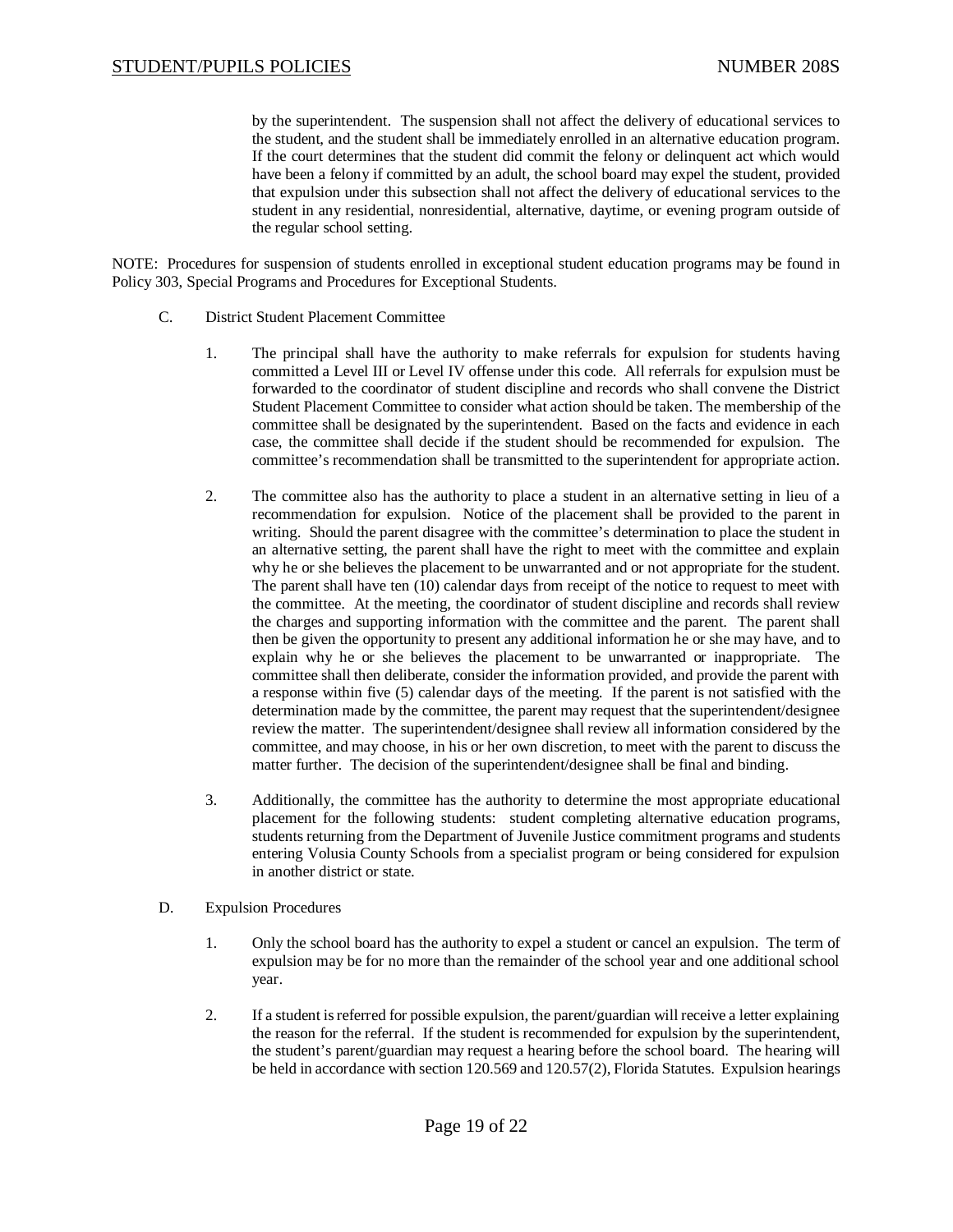are exempt from section 286.011. However, the student's parent must be given notice of the provisions of section 286.011 and may elect to have the hearing held in compliance with that section. If the evidence at any hearing does not support a finding that the offense charged has occurred, the school board may find that any lesser offense provide by the evidence has occurred, if the lesser offense is also described in the recommendation for expulsion. Failure to submit a timely request for a hearing shall be deemed a waiver of the student's right to a hearing before the school board. The meeting with the school board shall follow a meeting with the District Student Placement Committee. Failure to appear before the school board when the recommendation for expulsion is to be considered shall be deemed a waiver of the student's right to a hearing. The student and parent/guardian have the right to legal counsel and representation at their own expense, the right to present witnesses on the student's behalf, the right to cross-examine witnesses, and the right to present a defense.

- 3. The school board has the authority to honor the final order of expulsion or dismissal of a student by any in-state or out-of-state public district school board or private school, or lab school, for an act which would have been grounds for expulsion according to this Code of Student Conduct and Discipline. For this action to be taken, the prior order of expulsion must have been recorded in the school district's records and the expelled student applying for admission to the school district must have been advised of the final order of expulsion. The superintendent may recommend to the school board that the final order of expulsion be waived and the student be admitted to the school district, or that the final order of expulsion be honored and the student not be admitted to the school district. If the student is admitted by the school board, with or without the recommendation of the superintendent, the student may be placed in an appropriate educational program at the direction of the school board.
- E. Last Resort Expulsion Procedures
	- 1. A student may be expelled from school attendance if the student persists in violating the rules of the School District of Volusia County. Expulsion may result from continued violation of this code or school rules. In contrast to drug expulsions and expulsions for dangerous weapons and/or violence against person or property, prior to any expulsion under this paragraph the school must first have exhausted alternative methods of attempting to modify the student's behavior and the student must continue to refuse to conform to the rules of the school and/or district. Alternative methods include, but are not limited to, a Problem Solving Team referral whereby appropriate, evidence-based interventions are identified and implemented and the student's responses to those interventions are documented.
	- 2. The school need not try all those items enumerated under "Discipline Responses," but the school must attempt any corrective measures, which have a reasonable chance of modifying the student's behavior to bring the behavior into conformity with the rules of the school and/or district.
	- 3. Parents/guardians and students should be aware that even if the student reaches the point of last resort at the student's regular school, placement into an alternative education or exceptional student program is possible. However, placement in any of these programs depends on the student's meeting the criteria for admission to the program and being placed there by the District Student Placement Committee.
- F. Peer Mediation

Some of Volusia County Schools operate a peer mediation program to handle minor code violations and student disputes. Interested students may be selected to participate in this program. Parents or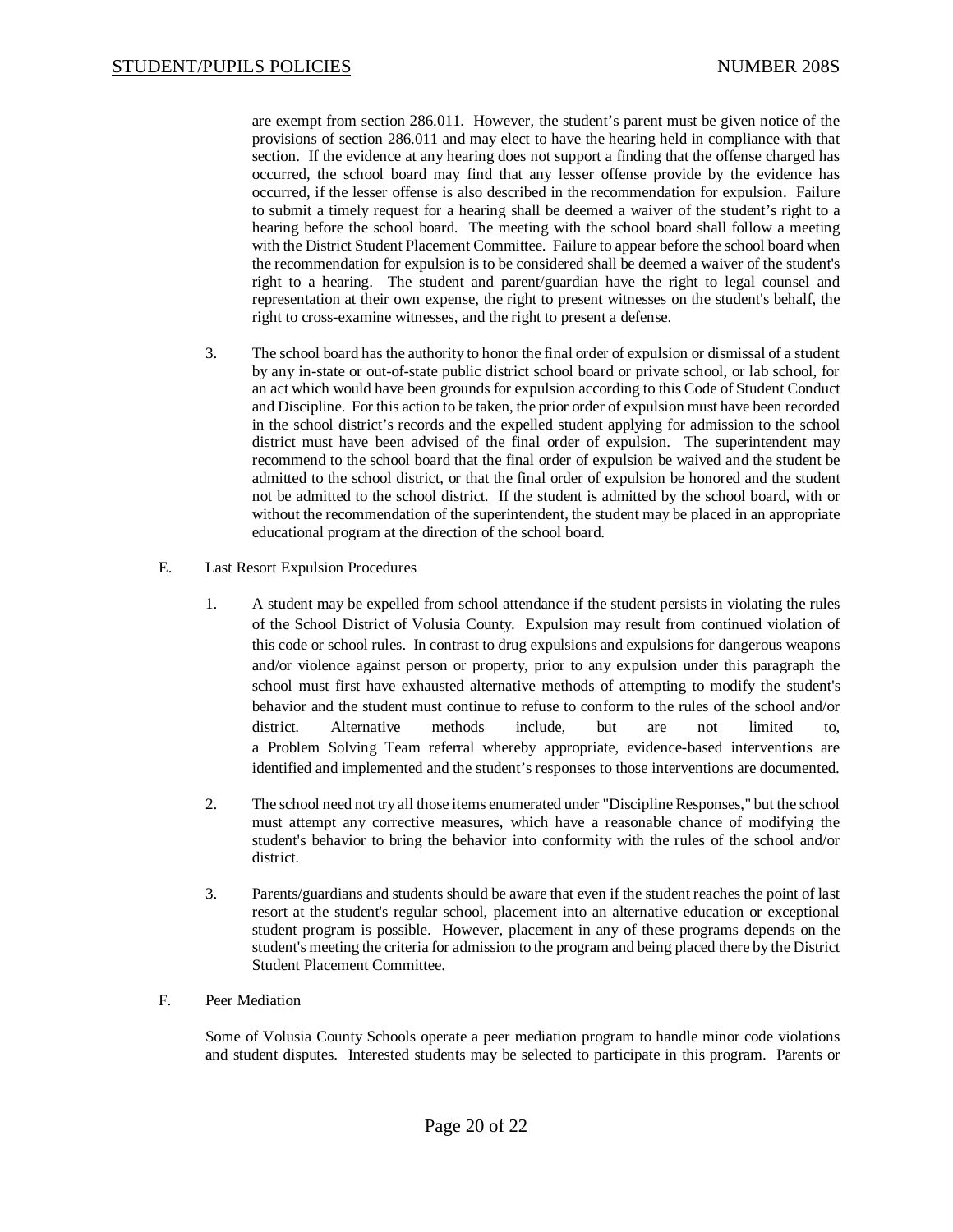# STUDENT/PUPILS POLICIES NUMBER 208S

guardians may elect not to have their children participate in such a program by providing notification to the school.

- G. Waiver of Expulsion
	- 1. The parent/guardian of an expelled student may make a request for waiver of the expulsion to the principal who may forward the request with recommendation to the superintendent or designee. In addition, evidence must be submitted with the waiver request documenting the successful completion of an identified drug/alcohol program or other counseling/treatment program related to the behavior/incident, which resulted in the expulsion. The superintendent's recommendation for action on the waiver request shall be placed on the school board's agenda for final action.
	- 2. Together with or after an application for waiver of expulsion, a student or the parent/guardian of a student may apply to the superintendent, and the school board may approve the deletion or expunction of a record of expulsion as inappropriate in light of the circumstances of the expulsion or the overall discipline record of the student.
- H. Expulsion Proceedings for Student with Disabilities

Parents/guardians of students with a disability shall by advised of their rights to due process/procedural safeguards.

- 1. School or bus expulsion proceedings against any student who has been properly identified and classified as a student with a disability shall be in accordance with School Board Policy 303, Special Programs and Procedures for Exceptional Students.
- 2. If a principal refers a student with a disability for expulsion, the superintendent or designee shall convene an Individual Education Plan (IEP) review committee in accordance with applicable law. The IEP committee shall review the appropriateness of the student's individual education plan. The committee shall meet and determine whether the misconduct is a manifestation of the student's disability.
- 3. If the misconduct is a manifestation of the student's disability then the student may not be expelled. A change of placement may be initiated providing that all state and federal regulations have been followed including required parent/guardian consent. Services must ensure the student can continue to appropriately progress in the general curriculum and advance toward achieving his/her IEP goals.
- 4. If the misconduct is not a manifestation of the student's disability, then the student may be expelled in accordance with the Code of Student Conduct and Discipline. However, in cases such as these, educational services must be continued in accordance with the IEP, and the IEP committee must determine the services necessary to ensure the student can continue to appropriately progress in the general curriculum and advance toward achieving his/her IEP goals.
- I. Expulsion Proceedings for Student with Handicapping Conditions

Parent/guardians of students with handicapping conditions shall be advised of their procedural safeguards.

1. If a principal refers a student with a handicapping condition for expulsion, the superintendent or designee shall convene a Section 504 committee meeting in accordance with applicable law. Under Section 504, a team of people knowledgeable about the student and his/her handicapping